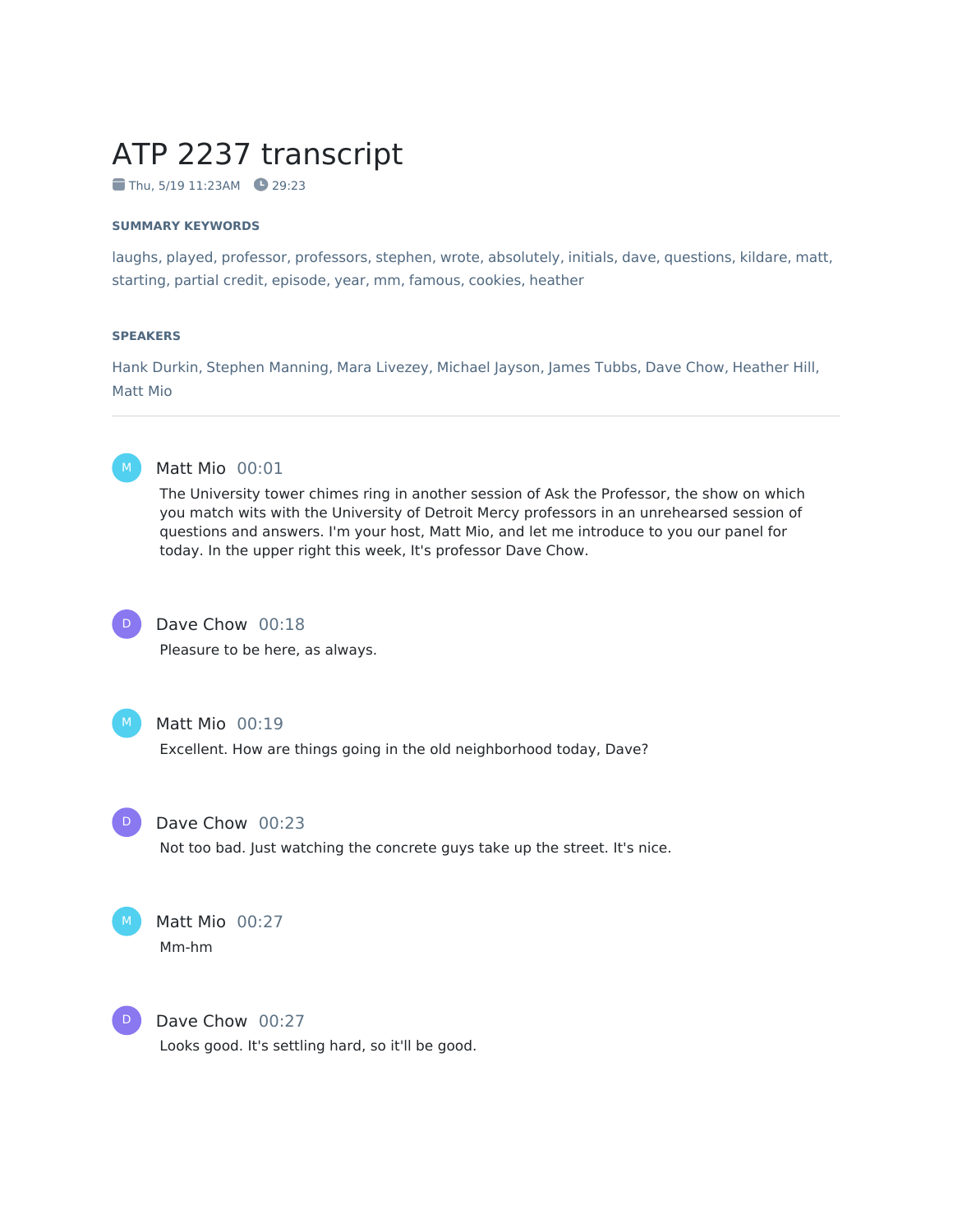

Matt Mio 00:30

Sure. That's what it's supposed to do.

H

Heather Hill 00:32

Why is this all sounding like code language for something else



Matt Mio 00:35 (Laughs)



Dave Chow 00:35

We're actually building an escape tunnel to Windsor right now, that's all, starting from Berkley.



Matt Mio 00:39

Oh my gosh, starting from Berkley. That's the absolute mess. (Dave laughs)





#### Stephen Manning 00:44

Or were you guys we're playing with sticks playing tic tac toe in the freshly poured concrete?



#### Matt Mio 00:49

Oh my gosh, I half expected my kids to do that, honestly.



#### Dave Chow 00:53

Hey, I'm taking suggestions for as far as like handprints, footprints, or Mel Brooks' sixth finger, something like that.

James Tubbs 01:00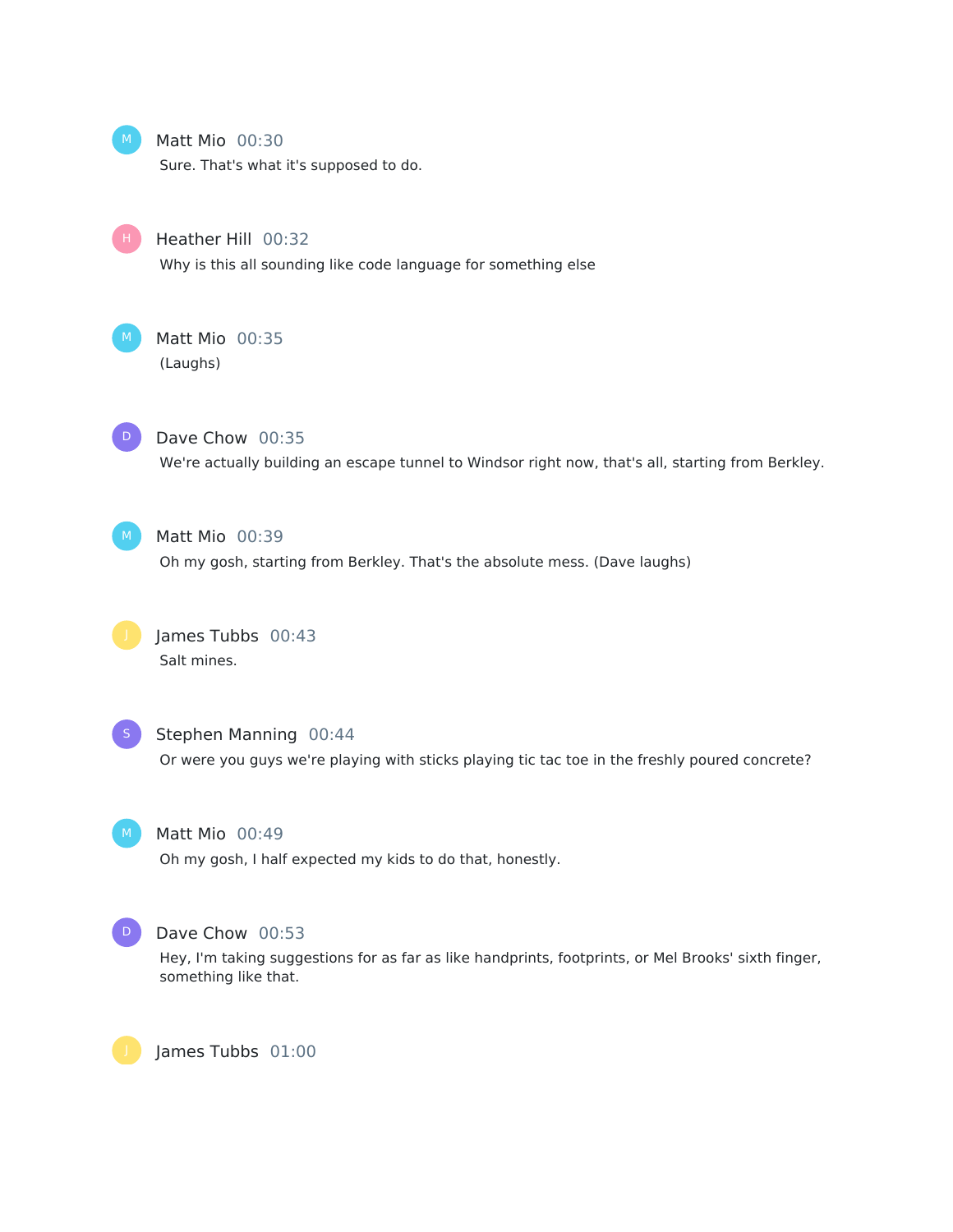How about claw prints?

#### Dave Chow 01:02  $\mathsf{D}^-$

There we go.



#### Matt Mio 01:03

Let me tell you - that single piece of caution tape that they put up is going to deter even the most masterminded criminal who's going to attempt to write something in that concrete.



#### Dave Chow 01:14

I would prefer Joe out there on a milk crate with a BB gun, but that's not going to happen, is it?



#### Matt Mio 01:18

Yeah, not gonna happen. Not gonna happen. Continuing with our introductions, we are favored today with the presence of Professor Stephen Manning from the Department of Retired.



# Stephen Manning 01:30 (Laughs) Good afternoon.



Matt Mio 01:31 Good afternoon. How's it going? Stephen?



#### Stephen Manning 01:33

You blew my cover, Matt. I was gonna say "Thank God classes are finally over". (Dave laughs)



#### Matt Mio 01:39

Unbelievable. Unbelievable, this guy.



#### Stephen Manning 01:42

I still mean that because you know, you know my situation. So classes are kind of over.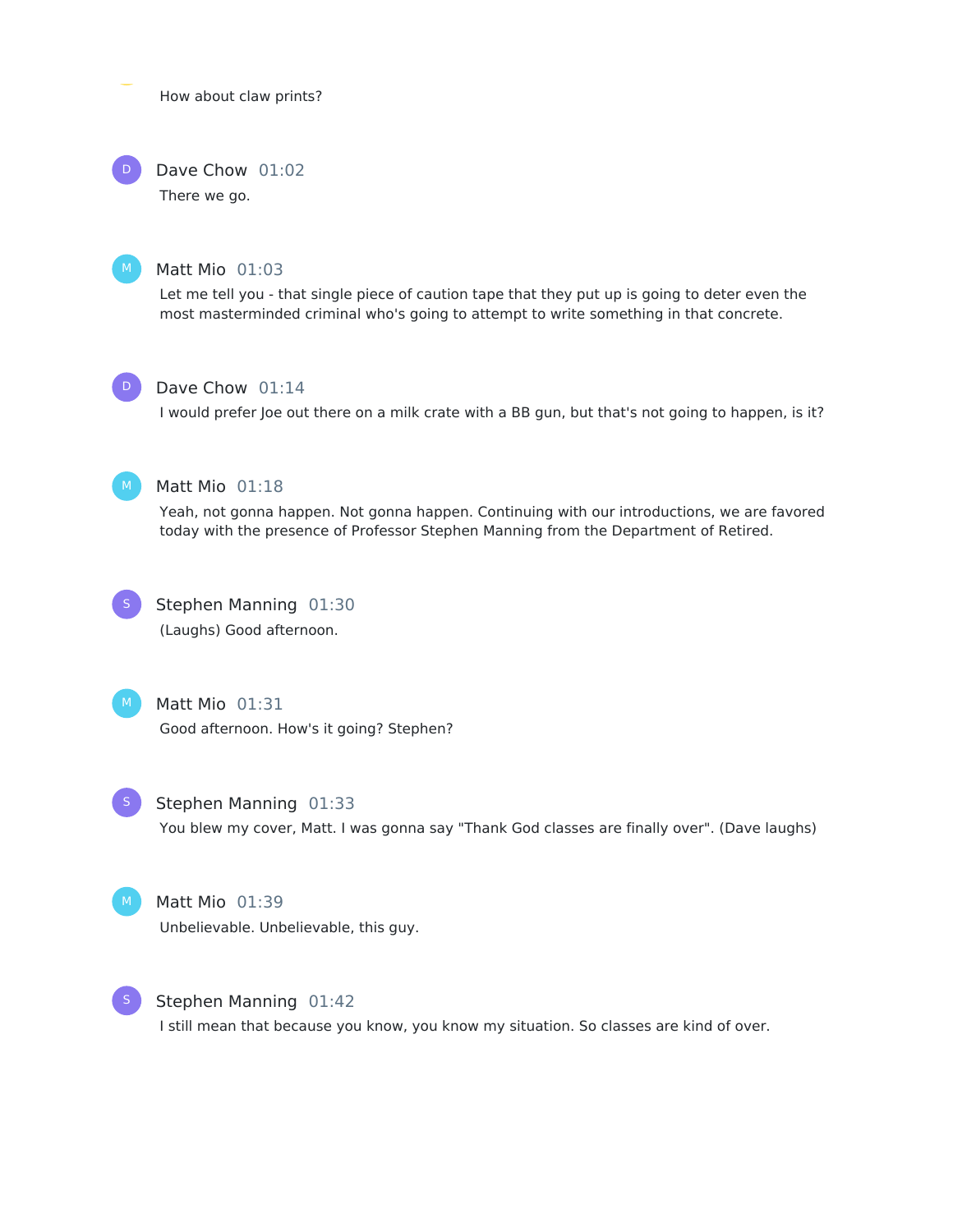

#### Matt Mio 01:47

They are kind of over. However, we do have the affectionately nicknamed Dangling Monday of dead week next week, where a great number of profs, the day before finals start, will continue to deliver new content.



Stephen Manning 02:01 (Laughs)



#### Dave Chow 02:01

And we've always said Stephen's got no class anyway. So, I mean, right?



# Stephen Manning 02:07

Yes, and this WILL be on the final exam tomorrow morning.

M

# Matt Mio 02:11

Exactly, exactly. You know what though, I just got off of a little impromptu meeting where some very, (let's talk about nice things) So from our department in Chemistry, Biochemistry with Physics, Bob Ross, after a great many decades working at the University is retiring. And Meghann Murray has engineered all of the students who are currently in his classes to converge on the last actual class meeting he's going to have. He IS one of the people who will be lecturing on Monday. And they're all going to show up with a bunch of cookies and like clap for him. And I think that that's just - that's cool.

Dave Chow 02:47 And cookies.  $\mathsf{D}^-$ 



# Matt Mio 02:49

And cookies. Yes, exactly. 11:30am or whatever, you know, whatever it takes. Continuing around the horn here - uh, center square - That's an important one - Professor Heather Hill.



#### Heather Hill 03:01

Ooh, I am in the center. You know who else is having cookies for his goodbye?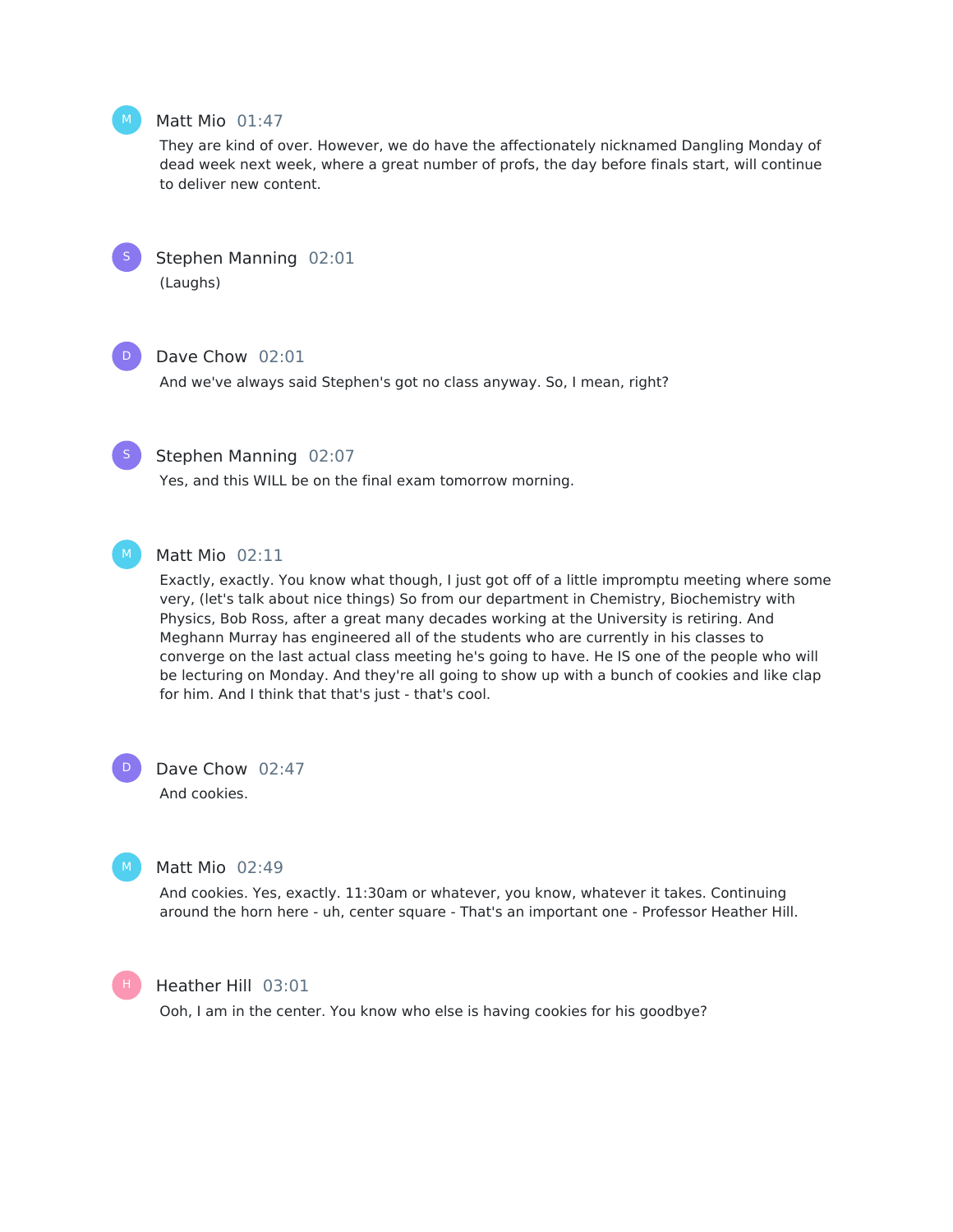Matt Mio 03:07 Who's that? Heather Hill 03:08 H

President Garibaldi



Matt Mio 03:10 Oh - and ice cream.

Heather Hill 03:11 And ice cream!



#### Matt Mio 03:14

Well, I did see that the - because I think I've seen the signs you are referring to, Heather. They say "Ice cream with The President", but then there's a picture of cookies; so it definitely there's a little mismessaging there. Yeah, a little bit.



H

James Tubbs 03:25 Will it be boundless ice cream?



Heather Hill 03:30

Am I still in the center square, or did I get knocked out?

Matt Mio 03:33 No, you're still in the center square

James Tubbs 03:34 You're still there.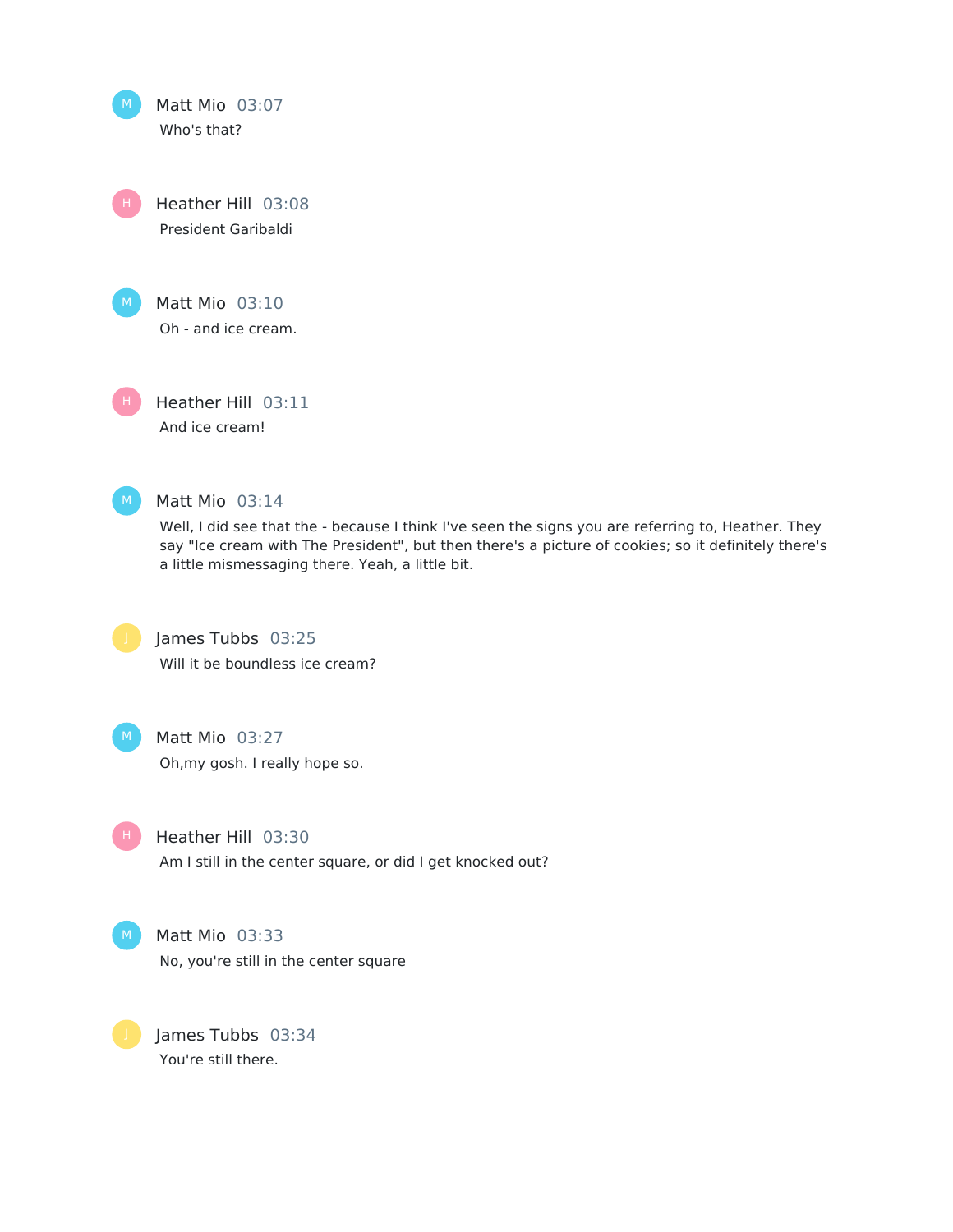

#### Matt Mio 03:36

You're still there. Thank you for being there, because you bumped Charles Nelson Reilly. I think he passed away a few years ago. But you know, you get the Hollywood Squares reference.



#### Stephen Manning 03:43

You'll always be in my center square. So -



Matt Mio 03:45 There you go. Very nice.



Dave Chow 03:48

Yeah. Wayland and Madame have got nothing on you. (Stephen laughs)



Stephen Manning 03:48 Awww



#### Matt Mio 03:51

We are also joined today by Professor Mara Livezey, who likes ice cream.



#### Mara Livezey 03:56

I love ice cream. And I can only assume that the ice cream and cookies will become ice cream sandwiches.



#### Matt Mio 04:01

Oh, possibly. Very good point. Very good point. A chipwich, if you will. That's the Eastern U. S. chipwich.

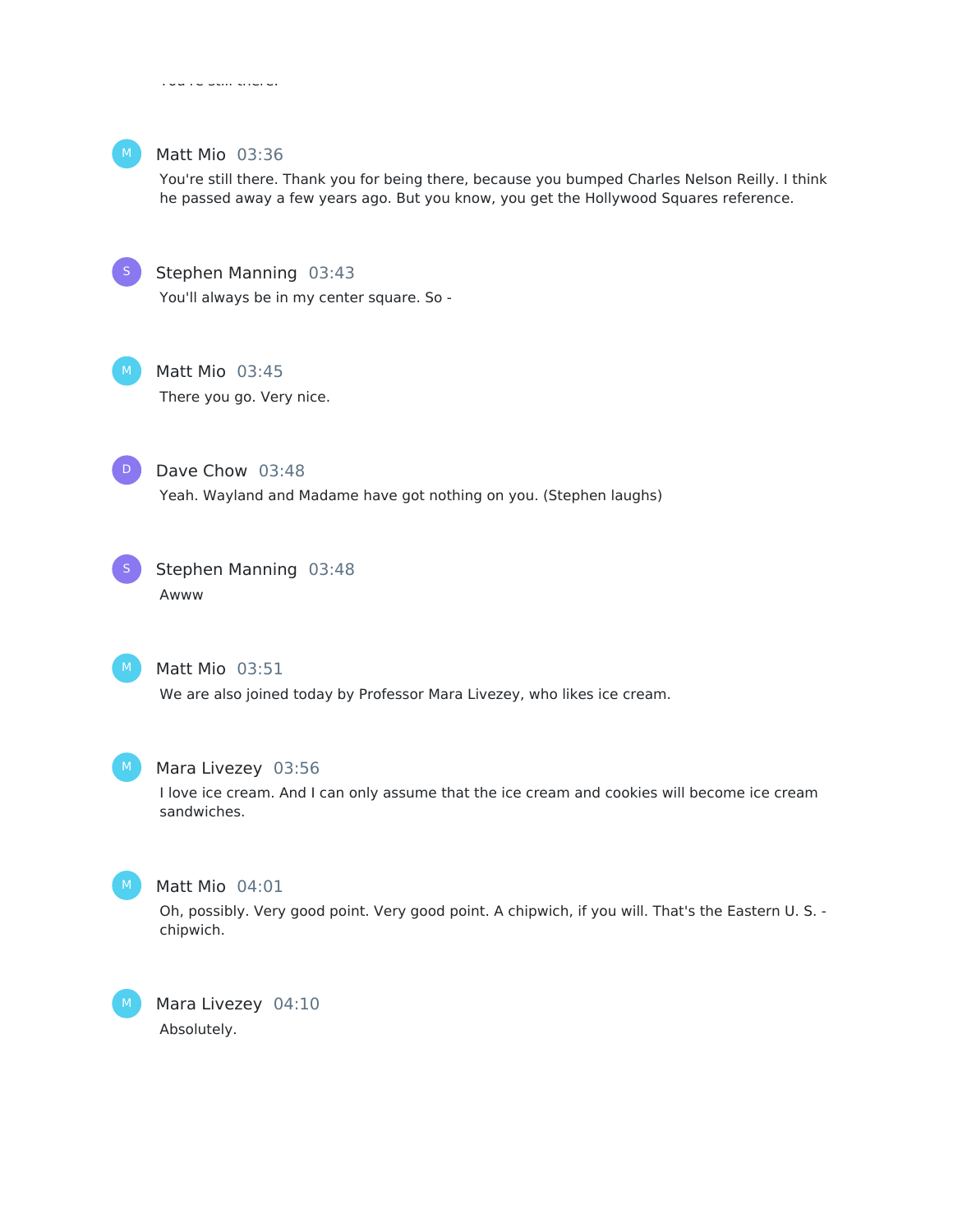

#### Mara Livezey 04:11

Um, It is a little odd. It's sort of like nestled in the afternoon. And I wonder sometimes if things get scheduled that way on purpose, like - my mind wanders. And I'm like, what -did you just put this right in the middle of an exam timeslot and literally block a certain amount of profs and students from attending.



#### Mara Livezey 04:28

Someone you don't want to be there. Targeting.



# Dave Chow 04:32

"What time is he teaching?"



# Matt Mio 04:34 Mm-hm



# Heather Hill 04:34

It's like looking at the final schedule. "Let's see. Oh, that professor is giving a final, that professor is. This is the time to have this get-together.



# Dave Chow 04:42 Saturday 3:30am.

Matt Mio 04:43 Yeah, exactly. M

| M | Mara Live |
|---|-----------|
|   | Well -    |

ezey 04:45



#### Matt Mio 04:46

Remember the Seinfeld "It's sort of an unvitation". Yeah, that's exactly what it is. Finishing off our introductions, Professor Jim Tubbs is here and we're very glad to have him. Also from the Department of Retired.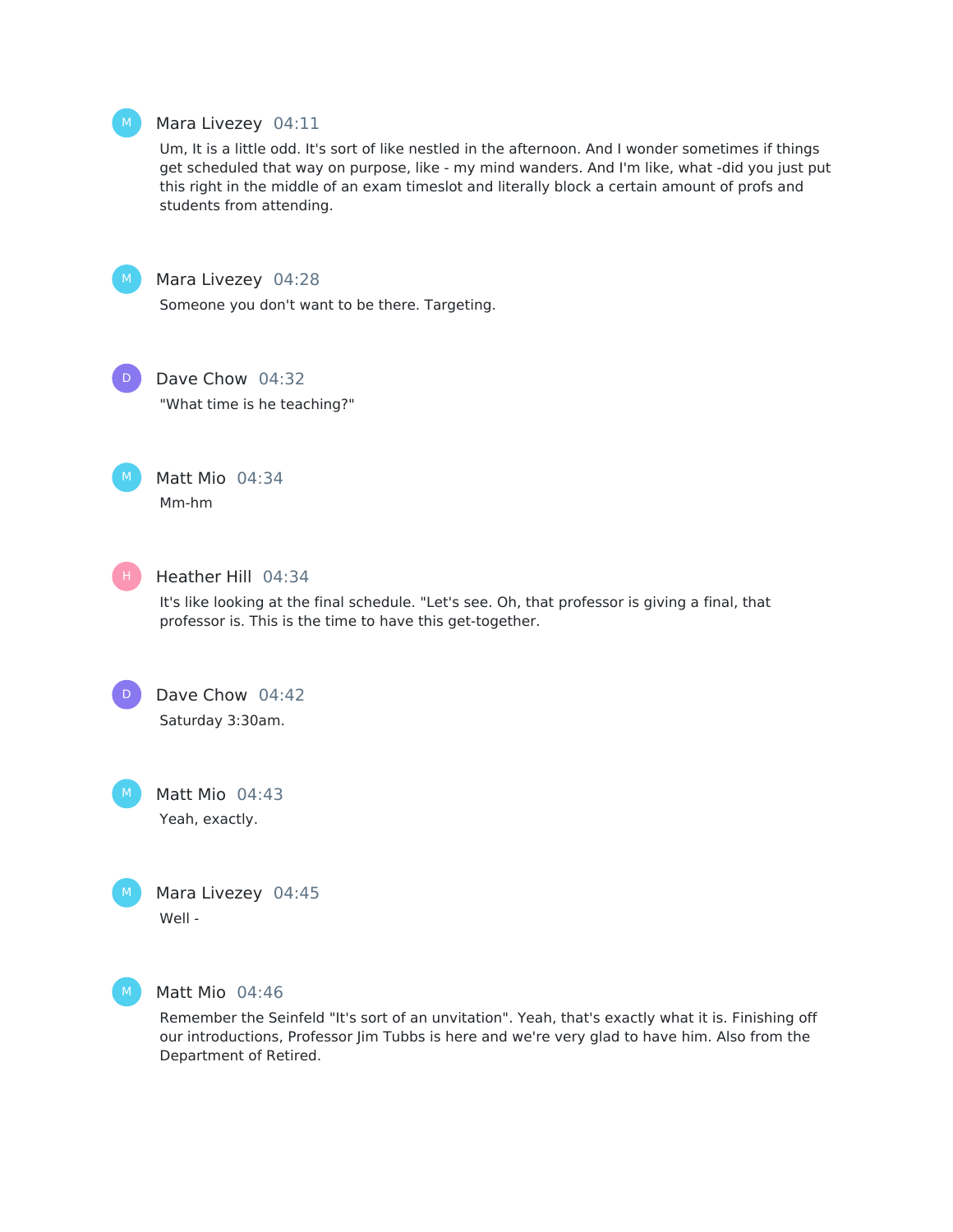

# James Tubbs 04:59

Yes. Hello, hello. Momentarily retired. Yes.



Matt Mio 05:03

It's good to see you, Jim. And how are things going for you?

# James Tubbs 05:06

Well, so far, so good.

Matt Mio 05:08 Excellent. M



#### James Tubbs 05:09

I'm actually headed down to Hank's neck of the woods - part of it, next weekend, because I'm going down to Wilmington, North Carolina for my 50th high school reunion.

Matt Mio 05:19 Wow, congratulations.

Mara Livezey 05:21 Woe!



 $M_{\odot}$ 

#### Matt Mio 05:22

That's a big deal. Big deal. Look at that. (The professors laugh) The Palmetto cheese is ready. Oh my gosh. Hank, if you don't mind, I think the cheese makes the most perfect segue. We are joined today by Ask The Professor's greatest supporter, Professor Hank Durkin. And we are very, very glad to have him with us on the show today.



#### Hank Durkin 05:44

Thank you. I appreciate being an honorary professor. I served on a committee with Heather earlier this year; and as compensation for doing all that work, she said, "Hey, you want to show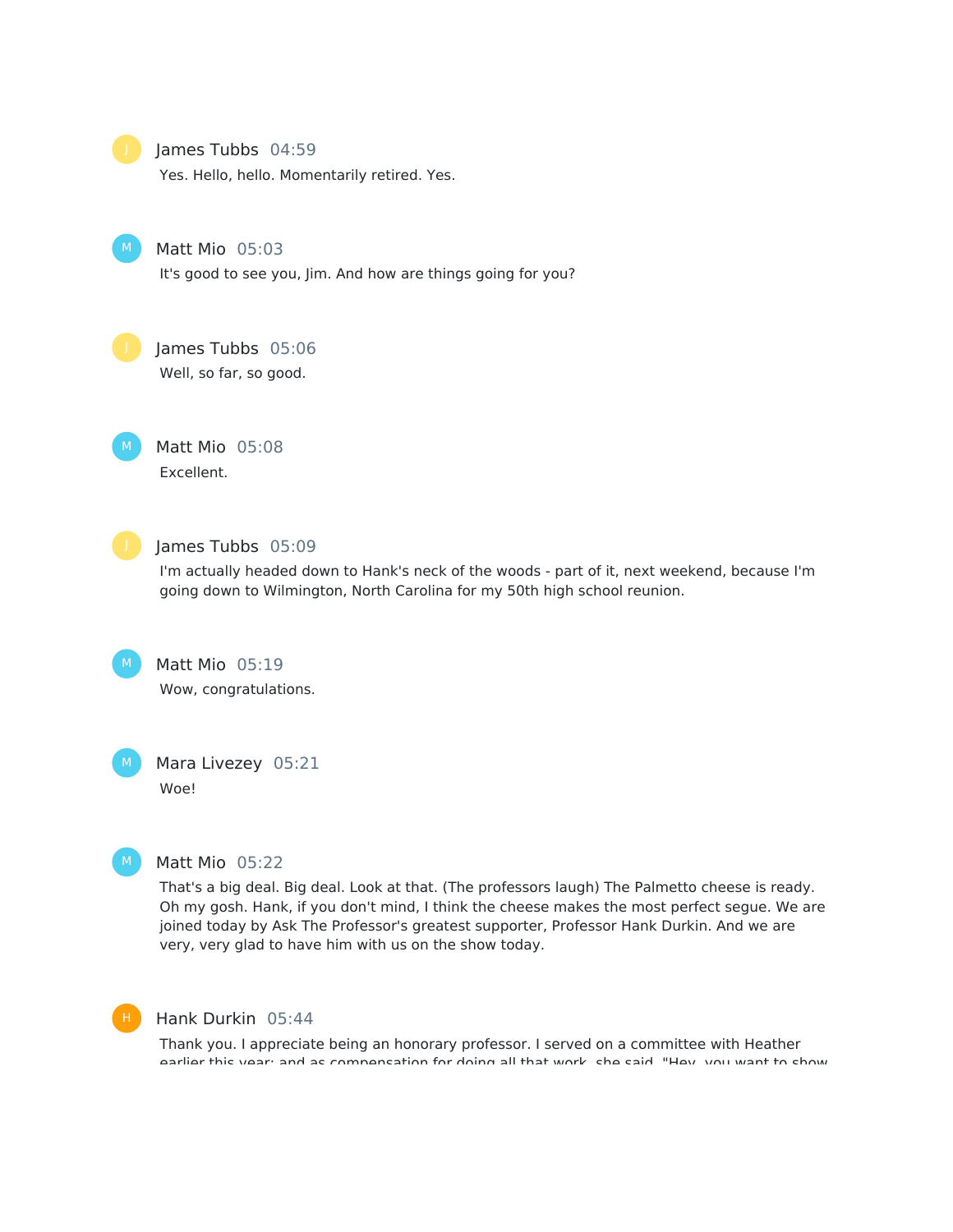earlier this year; and as compensation for doing all that work, she said, "Hey, you want to show up on Ask The Professor?" And I said, Okay, I'll do that. And I, I'm wondering from having listened to all of her questions during the committee meetings, Matt, how soon do I get tenure?



#### Matt Mio 06:08

(Laughs) Let me tell you, make sure you write all this down, Hank, because you can claim it on your 22 taxes a year from now. 100%.



#### James Tubbs 06:16

It's a charitable contribution, (laughs).

Matt Mio 06:19 Absolutely (laughs)



M

Stephen Manning 06:22 Compensation is in quotes.

Matt Mio 06:24 Exactly.  $M_{\odot}$ 



#### Dave Chow 06:25

It also counts as community service instead of picking up freeway trash.



# Matt Mio 06:29

That's only in three states. And we're not talking about those states.



#### Hank Durkin 06:32

Show it to my parole officer. (Dave laughs)



#### Matt Mio 06:33

Yeah, Exactly. Folks, I think most of you who are listening (but maybe not all) know how this works. This is a program where you can send us questions regarding anything. If you stump the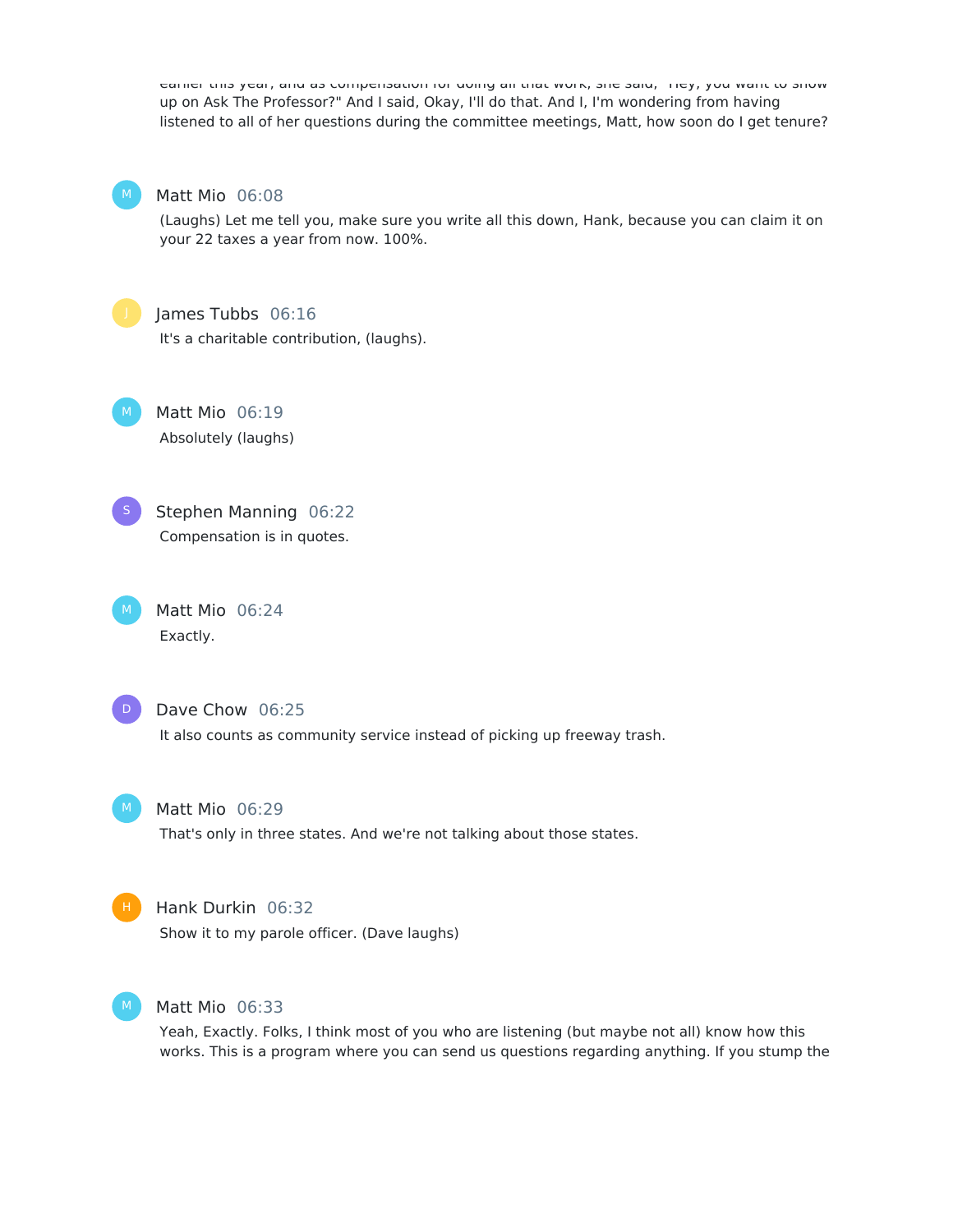panel, you win a prize. If you don't stump the panel, we'll send you a prize too. You can send us the questions in a number of ways. You can email us at ATP@UDMercy.edu. Find us on Facebook or Instagram, or listen on your favorite smart speaker by asking it to play Ask The Professor at University of Detroit Mercy. So we were sent in a series of questions, very interestingly. They came under cover of night - delivered by ninja. "Good afternoon, Professors". Oh! They knew what time it would be.



#### Matt Mio 07:11

"The 15 questions in this set have one thing in common. The answers to each are individuals notable for having done or said something. A passing grade is a very generous and frankly, grade inflating, 10 out of 15. For extra fun, there's an additional five-answer teaser at the end". And these, of course, were sent in by none other than, our friend and yours, Professor Stephen Manning. So, thanks for sending those in, Stephen.



Dave Chow 07:11 Oh!

Dave Chow 07:37 Oh, him! Oh!  $\mathsf{D}^-$ 



#### Matt Mio 07:37

Let's see we can do with these. These are cool. I like the all-over-the-map nature, Stephen; and you can just sit there and smirk knowing all the answers.

D

#### Dave Chow 07:45

(Laughs) You sure?



#### Dave Chow 07:48

For those of us who remember the good old days, Who wrote one of Saturday Night Live's most famous sketches, the one about a self-hating motivational speaker named Matt Foley played, of course, by the late great Chris Farley. Who wrote that? So - Jimmy Fallon? Tina Fey?

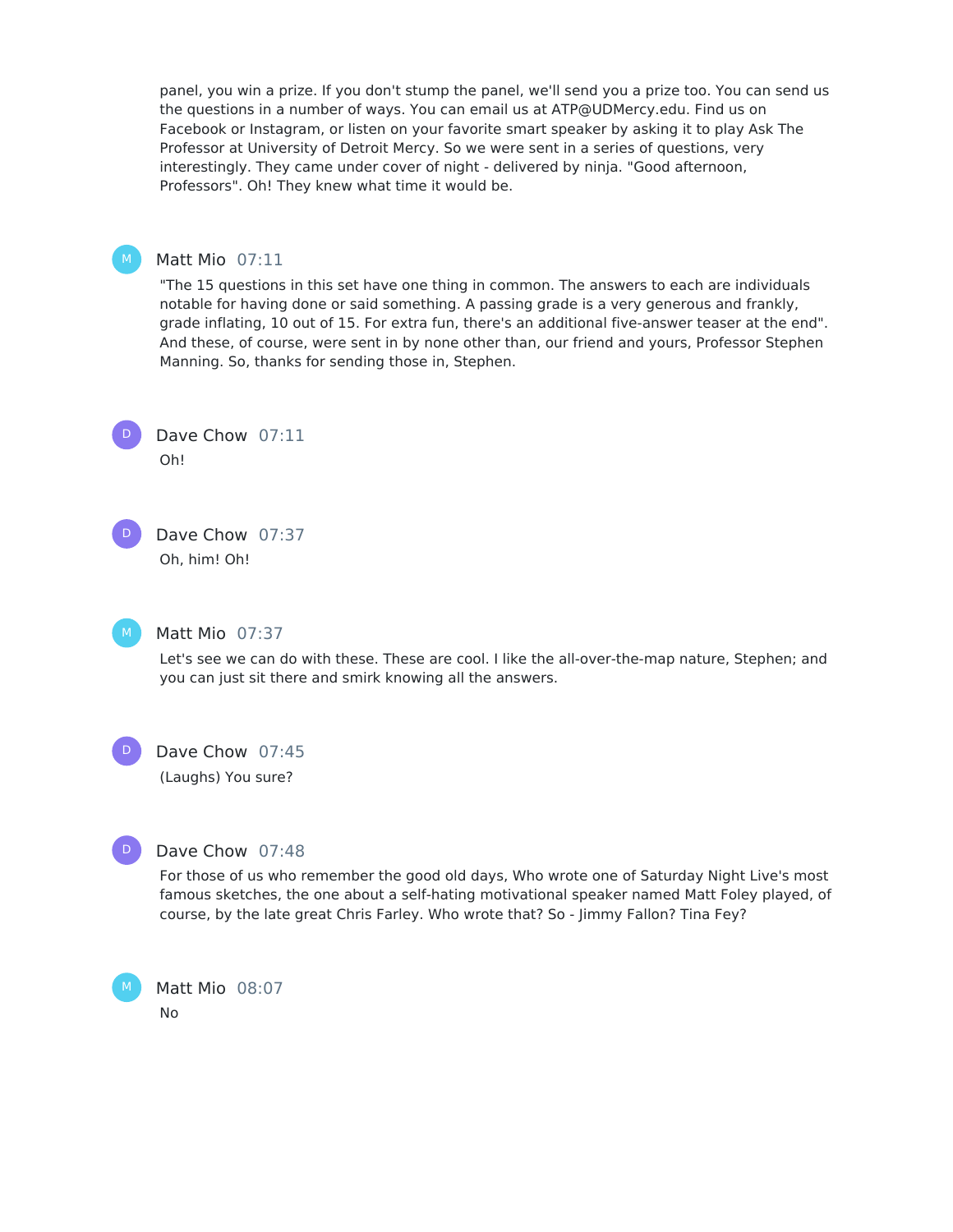| D | Dave Chow 08:07<br>Seth Meyers?               |
|---|-----------------------------------------------|
| M | Matt Mio 08:08<br>N٥.                         |
| D | Dave Chow $08:10$<br>Too late for Buck Henry. |

Matt Mio 08:12 Mm hm. Any ideas?

Dave Chow 08:15



 $M$ )

Who else was a writer back then?



# Matt Mio 08:17

He has, since the time of this fantastic sketch, moved on to some pretty serious drama and what I will give you is - he played a side role; not a main role, but a side role in what some people think is the greatest television show of all time.

# Stephen Manning 08:35

Good hint.



#### Matt Mio 08:37

The hint is "the greatest TV show of all time" is the one where they do organic chemistry in every episode. It's Breaking Bad.



#### Mara Livezey 08:44

Oh, what's his face (laughs)

James Tubbs 08:48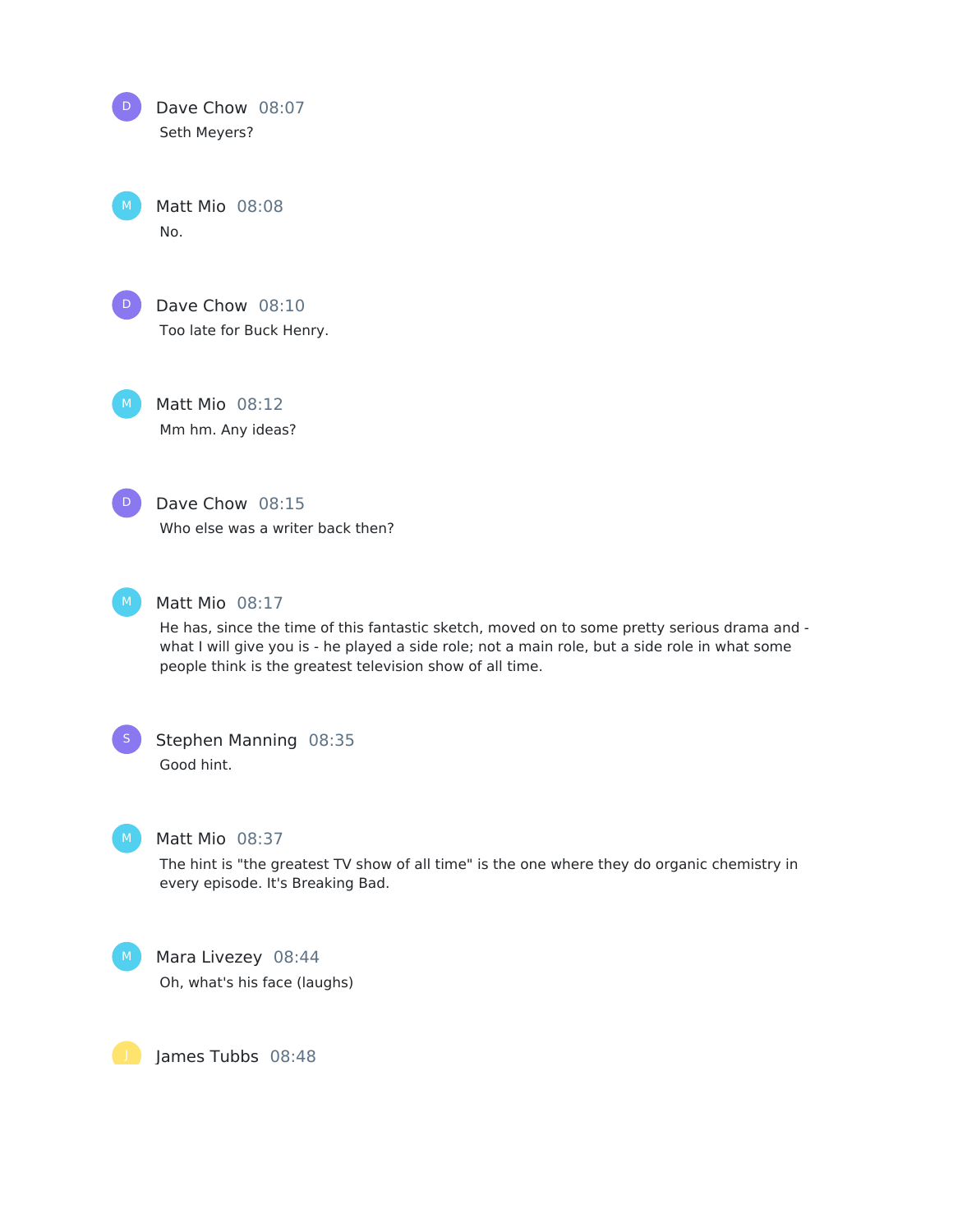Bryan Cranston

James Tubbs 08:48

Heather Hill 08:49 What's his face. H





Matt Mio 08:52

Nope. Not Bryan Cranston. Side role. He since has turned that side role into in to

Hank Durkin 08:59 Better Call Saul.



#### Matt Mio 09:00

Yes, it's the actor Bob Odenkirk, who plays Saul, the lawyer and they are just finishing up their final season of the unbelievably successful spin off to Breaking Bad as well. Yeah,



#### Stephen Manning 09:11

I just read that you can expect cameo roles. I think this is the last season of Saul. Right?

Matt Mio 09:16 Right.  $M_{\odot}$ 



#### Stephen Manning 09:16

I think they're expecting cameo roles from both Cranston and Jesse.



Matt Mio 09:22 Yep. Aaron Paul. Yep, that's great.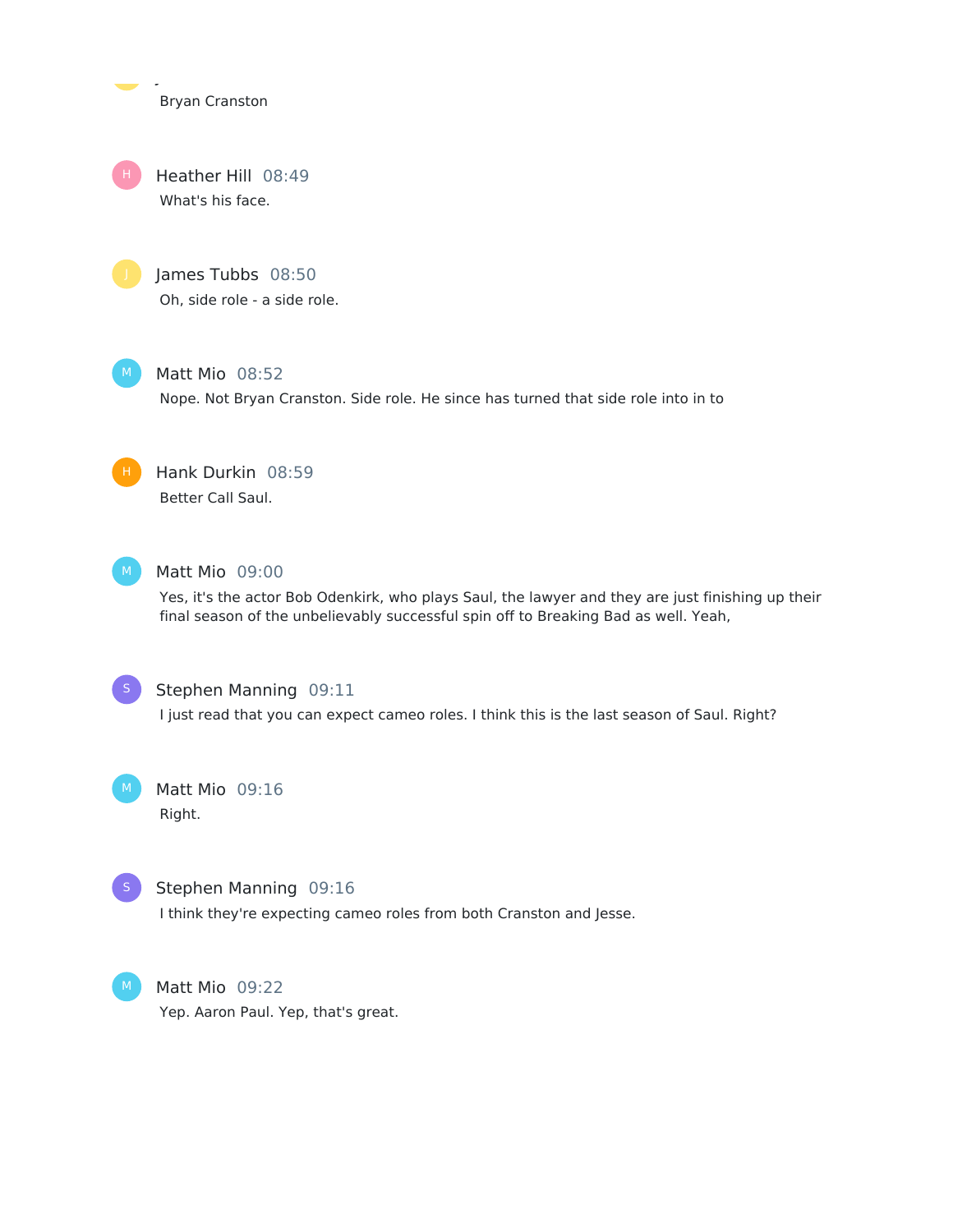# Heather Hill 09:23

Aaron Paul. Yeah.

H

#### Matt Mio 09:24

So Bob Odenkirk was - He's a comedian's comedian, I would say for sure. Because that is just about one of the funniest sketches ever, including watching David Spade crack up the entire time.



#### Stephen Manning 09:36

When Farley crashes into that glass table. It's so funny.



#### Dave Chow 09:41

Those are some pretty funny bits between those guys, you know.



#### $M$  Matt Mio 09:45

Yep, back in the day - back in the day.



# Dave Chow 09:47

Or, like - The Gap Girls is always one of my favorites too. (Matt laughs)



# Heather Hill 09:50 Belt it!

# Matt Mio 09:51

(Laughs) Who composed the first work by a black woman to be played by a major US orchestra? And, you know, because it's a season of grade inflation, I'll even take you trying to get at the year that that event took place.



Heather Hill 10:08 In the 20's, maybe?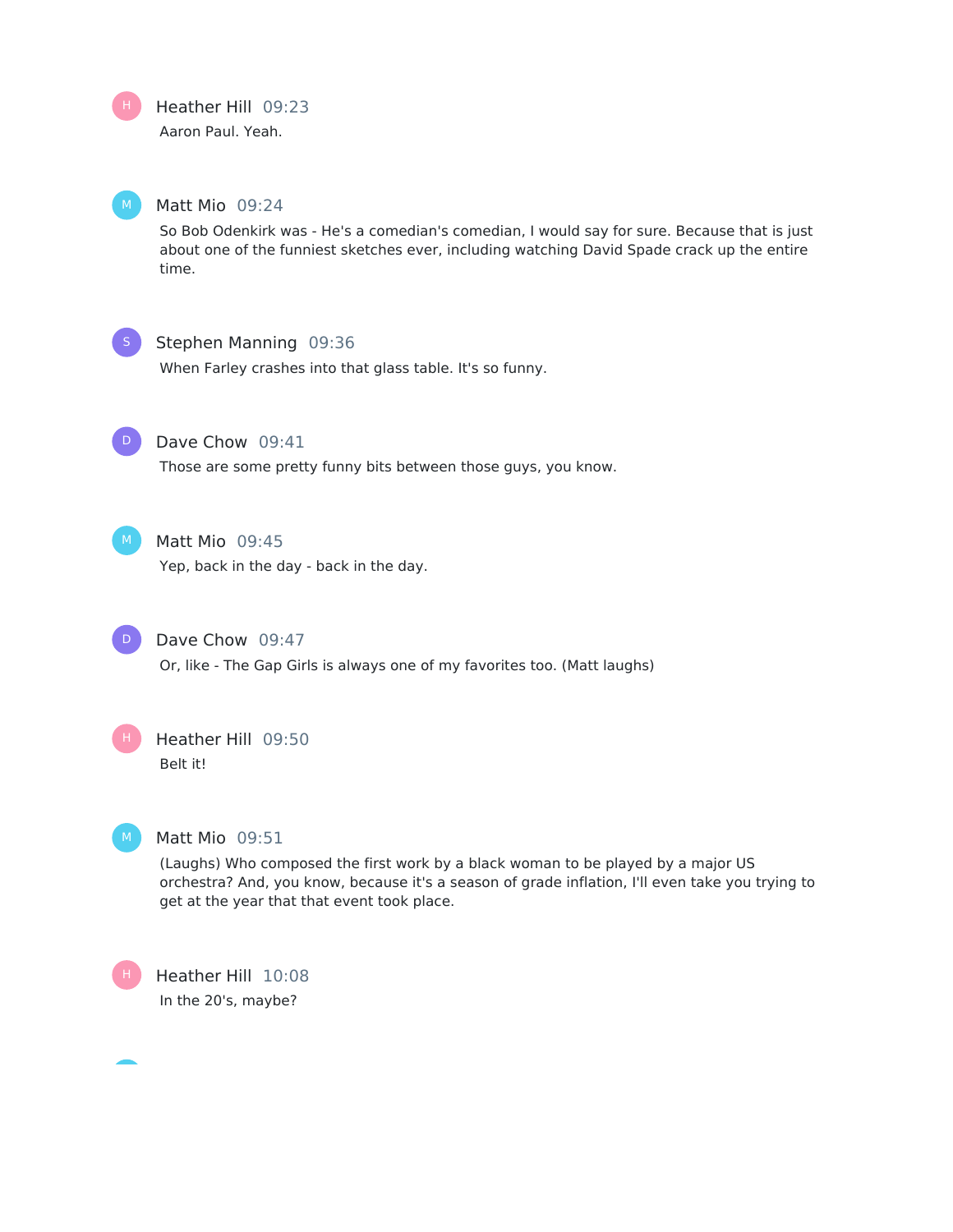Matt Mio 10:09

It wasn't the 20s, but it was soon after.

Heather Hill 10:12 30s H



Matt Mio 10:12 The 30s. Oh,

Stephen Manning 10:13 Very good.

Matt Mio 10:14 It was 1933. Does anybody know the name?

James Tubbs 10:18 Florence Price.

Matt Mio 10:20 Yeah, Florence Price. That's right.

Heather Hill 10:21 Yay! H

Matt Mio 10:22 Yeah, there we go.

Dave Chow 10:23 Jim saves our hide. D

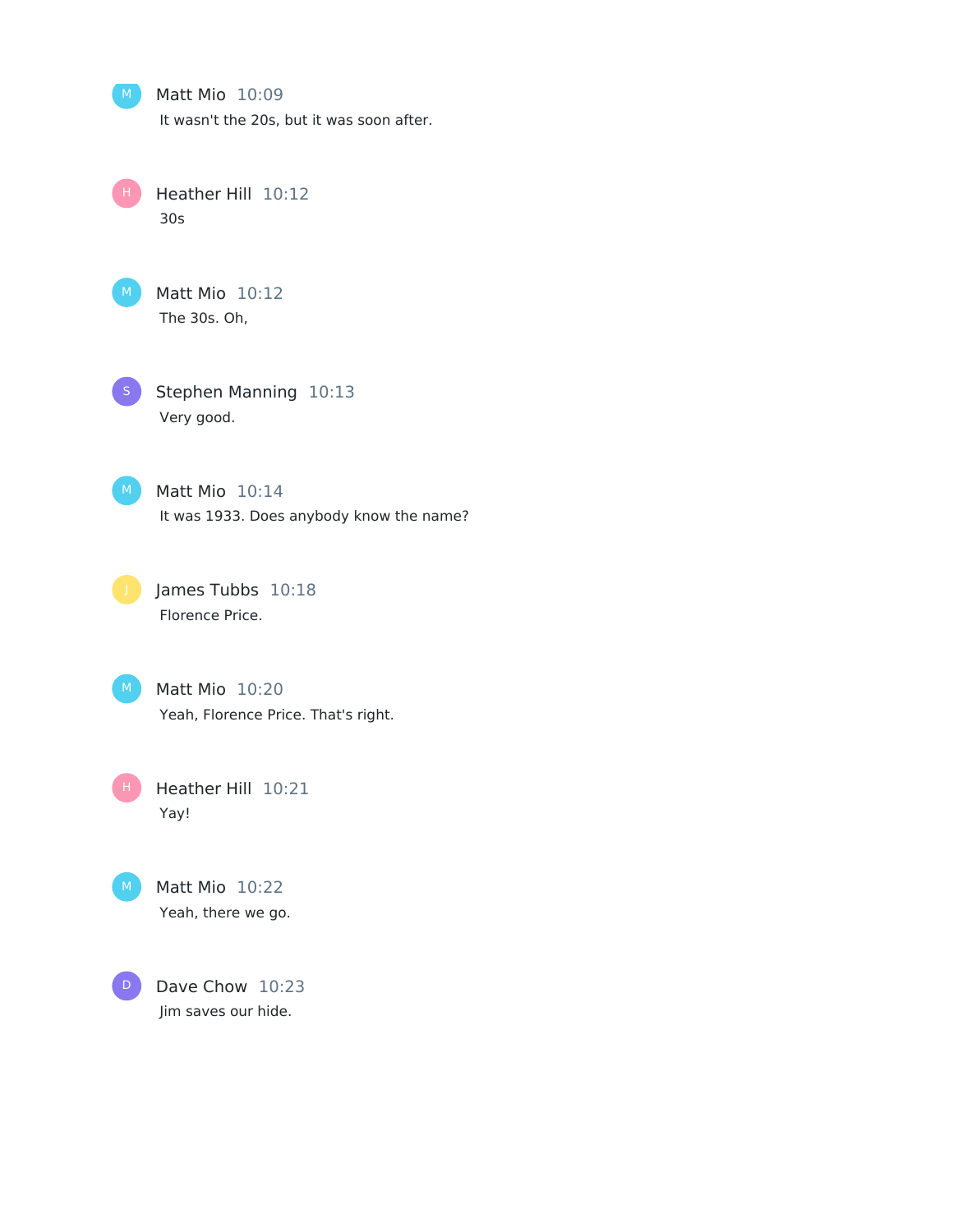# Matt Mio 10:25

She had termed it Symphony Number One. And it was played by the Chicago Symphony Orchestra.



#### James Tubbs 10:30

And I heard the DSO played out about, I don't know, a month or two ago.



# Matt Mio 10:34

Okay.



#### James Tubbs 10:34

It's a great symphony. She uses a lot of like spirituals and bluesy kind of tunes in it. So it's very melodic.

Matt Mio 10:45 Very cool.

Dave Chow 10:47 Tasteful! D



#### Matt Mio 10:48

Professors, who said, "It's important to me that we don't take a position of being content censors" I'll take either the name of the person or their position.



# Matt Mio 10:58

Uh, you're in the wheelhouse. It's not Musk.



# Dave Chow 10:59 Okay.

James Tubbs 10:59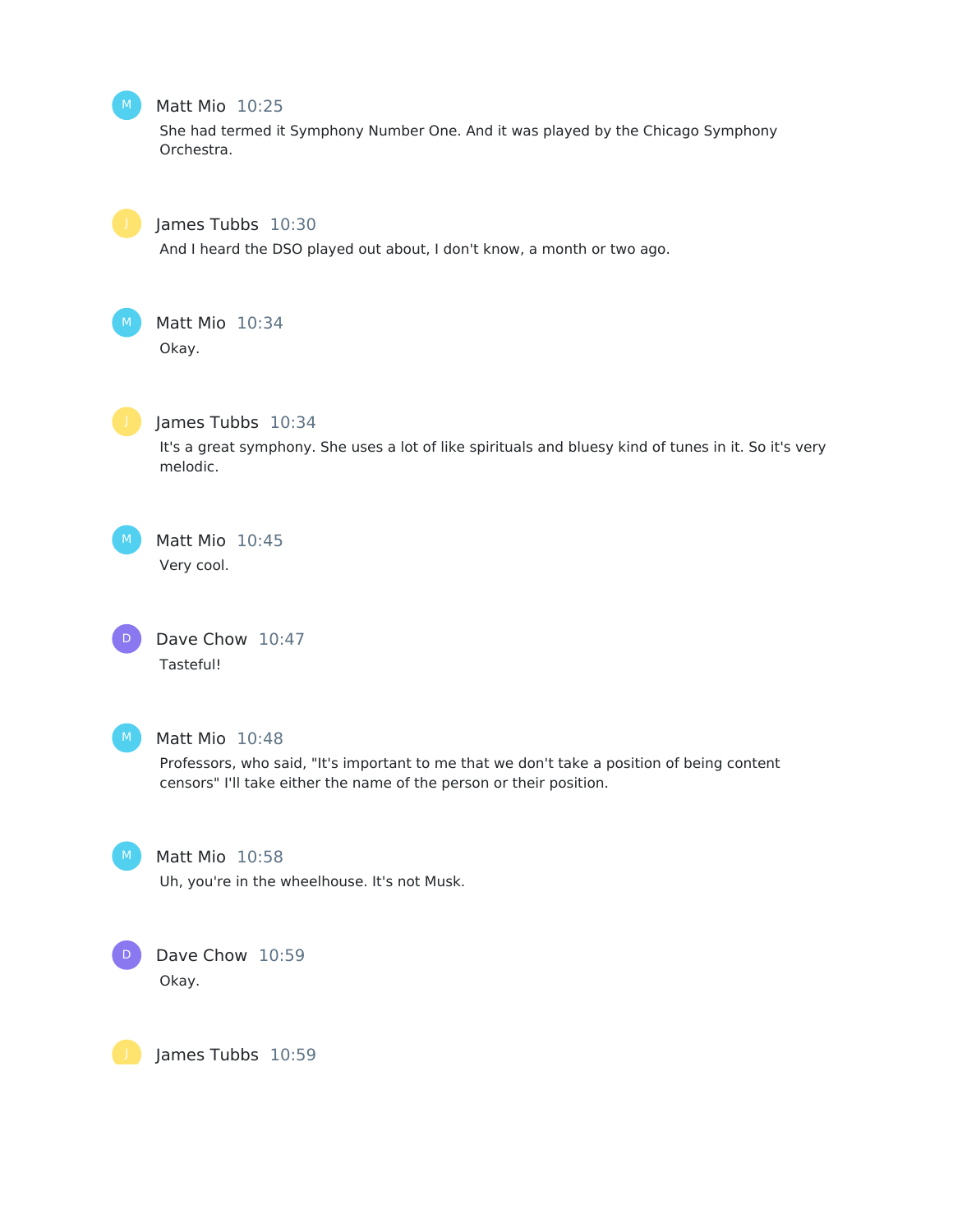Zuckerberg.



Matt Mio 10:59

Mm-mm. It's not. It's not. A very famous music-delivering app's CEO.

 $M$ )

Matt Mio 10:59 It's the Spotify CEO. Yes. That's good for partial credit.

Dave Chow 10:59 What's his name.  $D$ 

Heather Hill 10:59 Elon Musk? H



Heather Hill 10:59 Daniel Ick! Ek. H

Heather Hill 11:02 Oh, Spotify. H



Stephen Manning 11:22 I like the expression on Mara's face when you mentioned Spotify.

M Mara Livezey 11:28 I assume it's about the Joe Rogan stuff.

C<sub>a</sub> Charlean Maradian 11:30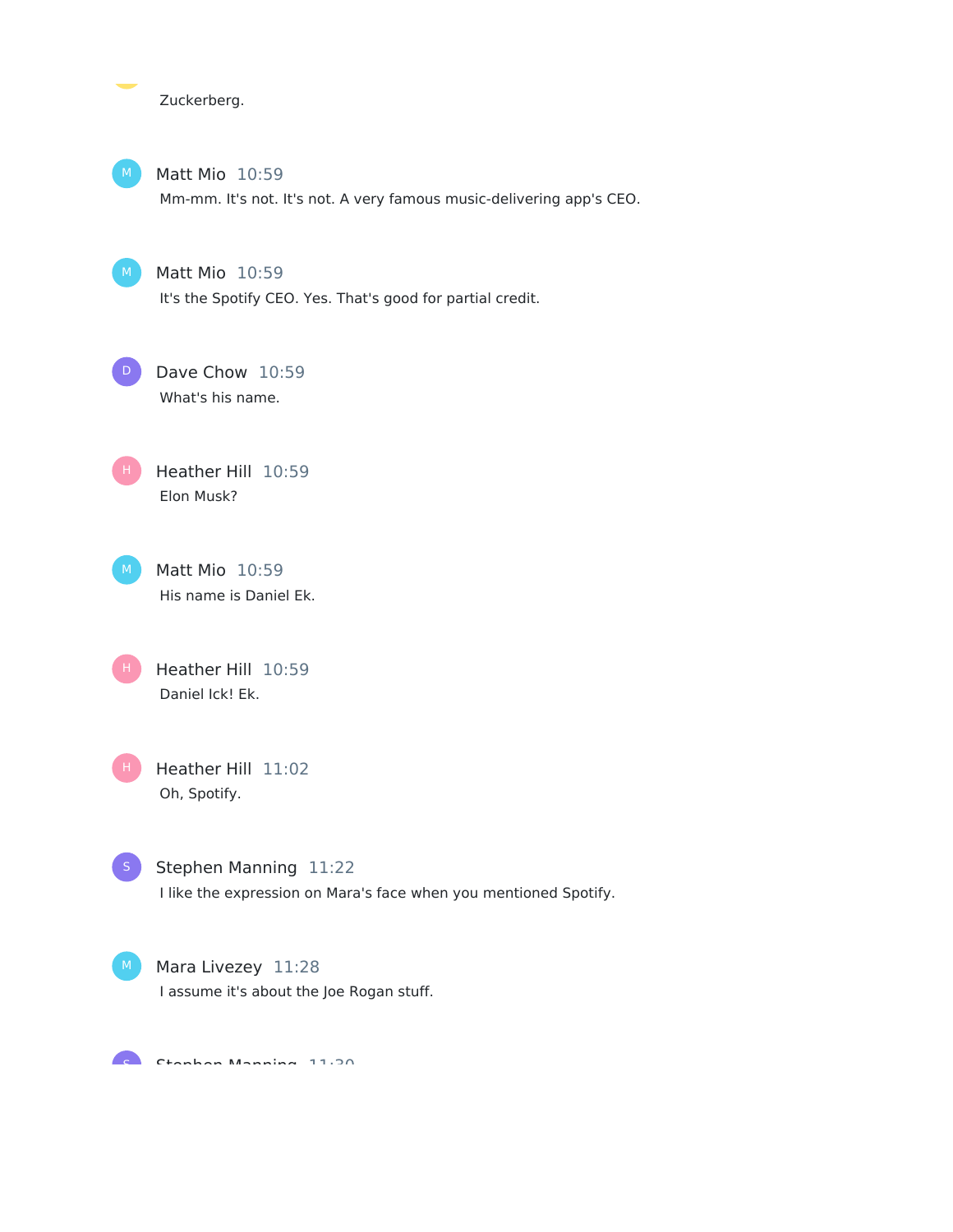

Matt Mio 11:30 Ugh.



Mara Livezey 11:31 Yeah.

Dave Chow 11:32 (Laughs)  $\sqrt{D}$ 

 $M$  Matt Mio 11:34 Who was the first black recipient of a Pulitzer Prize for any category? Ooo, dead silence.

H Hank Durkin 11:44 Scott Joplin.



 $M$  Matt Mio  $11:45$ 

No, that's a good guess. I can give you the clue that it was 1950 when this award went out.

D Dave Chow 11:52 One of the Supreme Court justices? What's his, um

Heather Hill 11:56 Oh, um, why am I like blanking on this? She wrote a play.



Dave Chow 12:02 I don't know, Heather.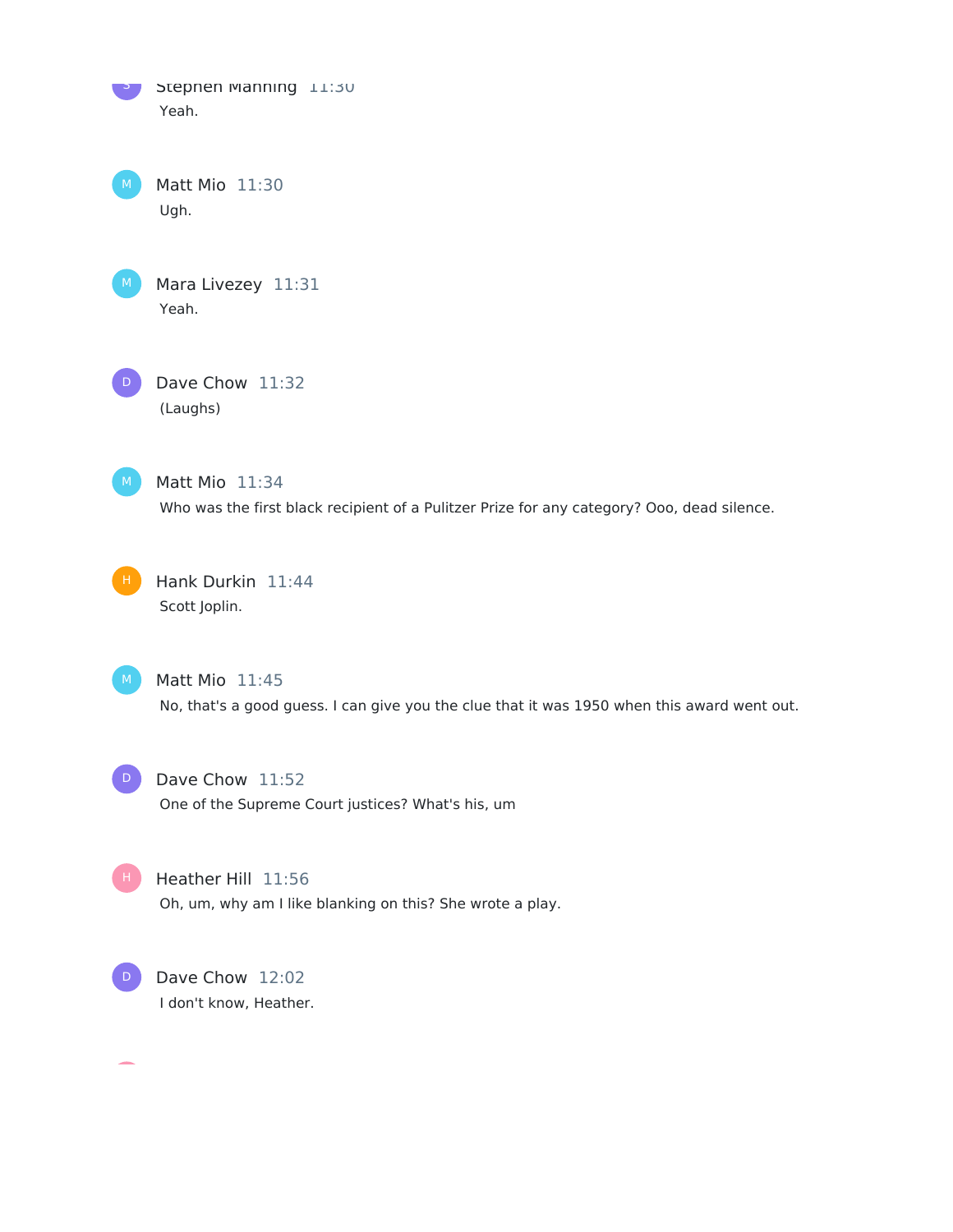Heather Hill 12:03 She's a playwright? H

# Matt Mio 12:04

You know, it doesn't say the area. I can tell you that it was for a collection titled, Annie Allen was the name of the piece.

H .

Heather Hill 12:13 No, then I don't think it is.

Matt Mio 12:15 Initials G-B

D

H

Dave Chow 12:19 George Burns. Oh, no.

Matt Mio 12:21 Her name was Gwendolyn Brooks.

Heather Hill 12:23 Gwendolyn Brooks. Yeah.

Matt Mio 12:25 I think that Heather was going there, but -

H .

Heather Hill 12:27 No, not quite. Yeah. (Dave laughs)

Matt Mio 12:30

It just says - with all due respect, Stephen - the second collection, Annie Allen. Is it a collection of poetry? We'll have to get our crack team on that.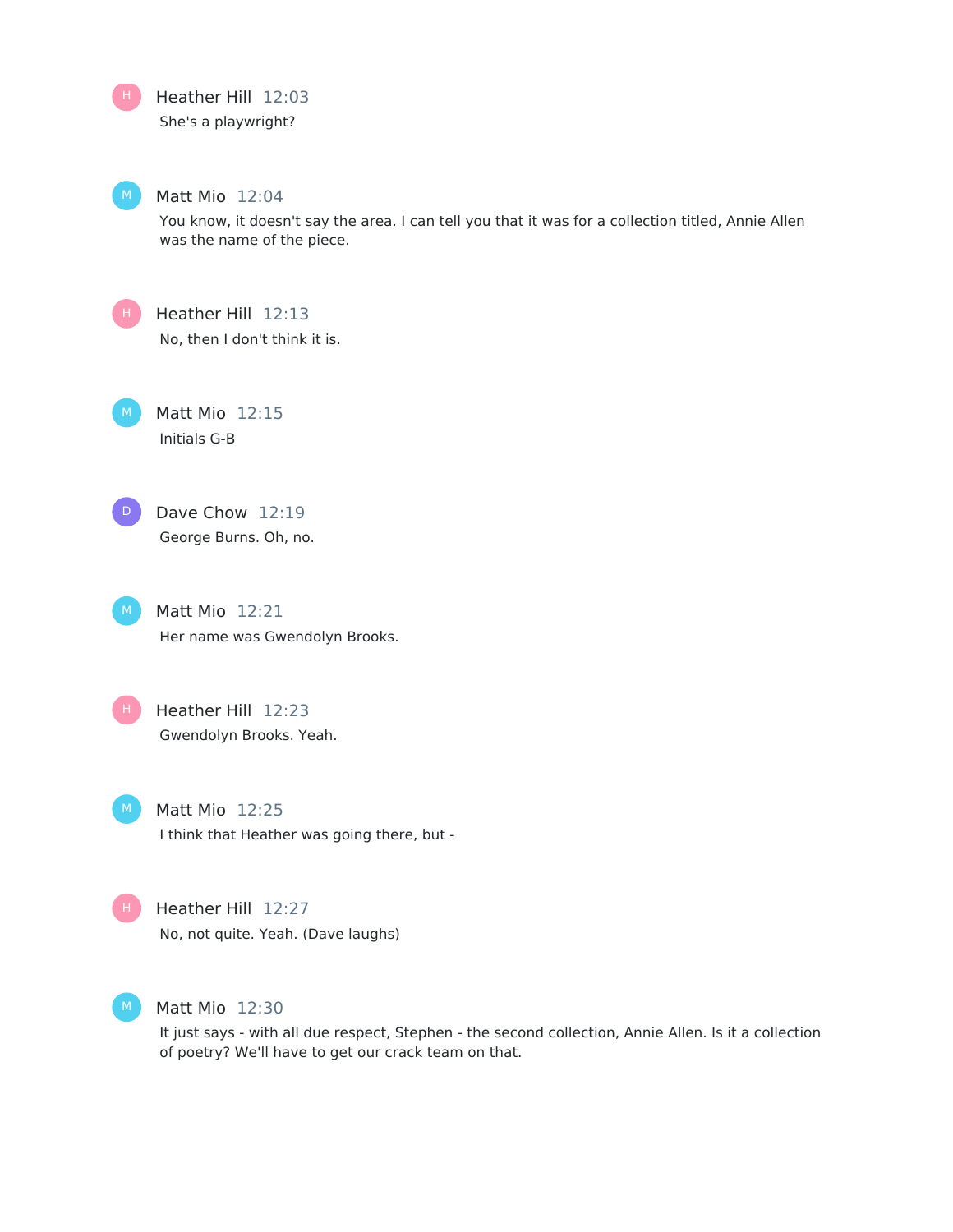# Heather Hill 12:39

She is a poet. I think - primarily. Yeah. I'm sorry to interrupt.



# Matt Mio 12:44

No, that's fine. What filmmaker is the first person to be nominated for Best Director - Oscar in six different decades? Wow, this is a good piece of trivia.



# Heather Hill 12:56

Say again, please.



#### Matt Mio 12:58

Which filmmaker is the first person to be nominated for Best Director - Oscar from six different decades. This is amazing.









Matt Mio 13:08 I think you need to think about the modern era.

H

Heather Hill 13:11 Scorsese?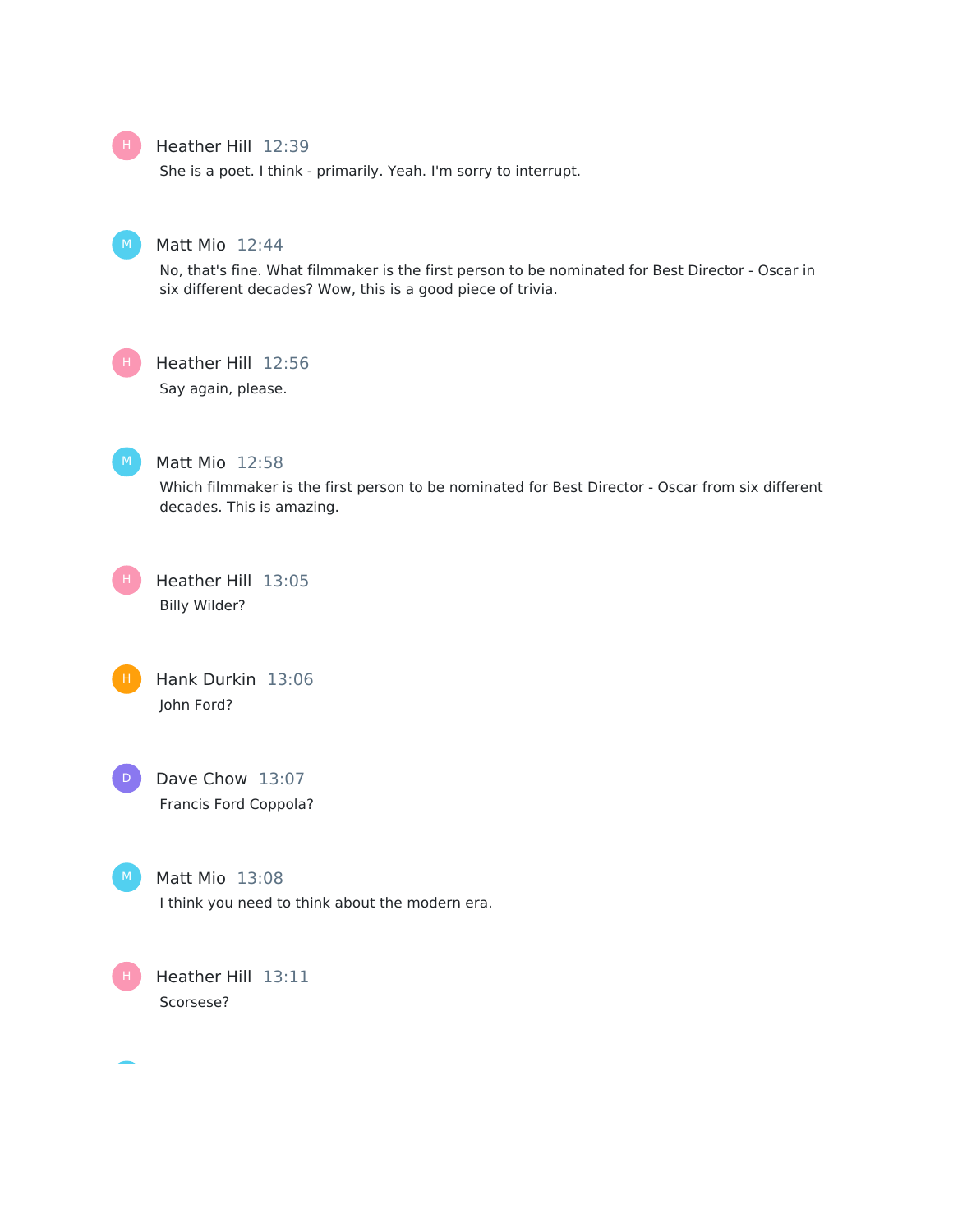Matt Mio 13:12 Mm-mm.

Mara Livezey 13:13 Like - Spielberg?



#### Matt Mio 13:15

Yeah. So it goes to Mara. It's Steven Spielberg. Yeah, absolutely. Because he just got the 2022 nom for his West Side Story.



Dave Chow 13:23 Oh, okay.



# Heather Hill 13:24

Who needs to remake West Side Story?



Matt Mio 13:28 It was pretty good the first time. I gotta say.



# Heather Hill 13:31 Romeo and Juliet and all that cr--.



Matt Mio 13:33 Hey, now that DiCaprio Romeo and Juliet. I love that. I grew up with that stuff.



Mara Livezey 13:39 We can tell.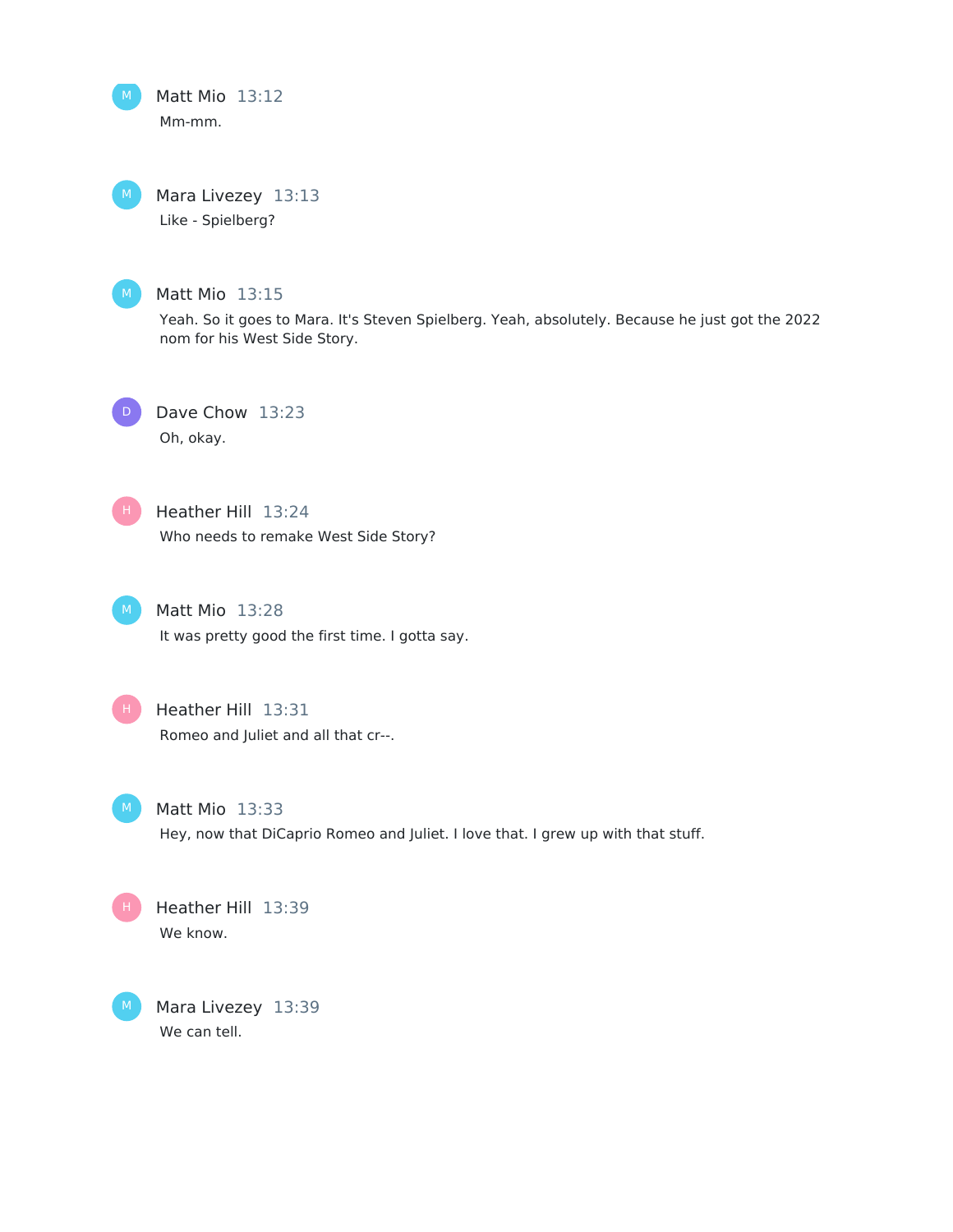#### Heather Hill 13:41

Okay, whatever. I'm gonna go back to pruning my clematis

#### Matt Mio 13:46

Professors, who's the first black woman to lead one of the 12 regional Reserve Banks of the Federal Reserve in the Federal Reserve's 108 year history. She's a University of Michigan economist and administrator. She was Provost. Recently selected to head the Federal Reserve Bank of Boston. Who is this?

Dave Chow 14:09 Yikes! D



# Matt Mio 14:10

She identifies as Jamaican American. Has an undergrad degree from Harvard, and her doctorate is MIT. Pretty slick.



# Dave Chow 14:20 And we don't know who she is.

# M Mara Livezey 14:22

This is some tough trivia, Stephen.



#### Dave Chow 14:25

Yeah, I was gonna say, you want the coffee mug with the coffee, don't you?



# Matt Mio 14:29 First and last initials S. C.

Heather Hill 14:34 First and last initial - H

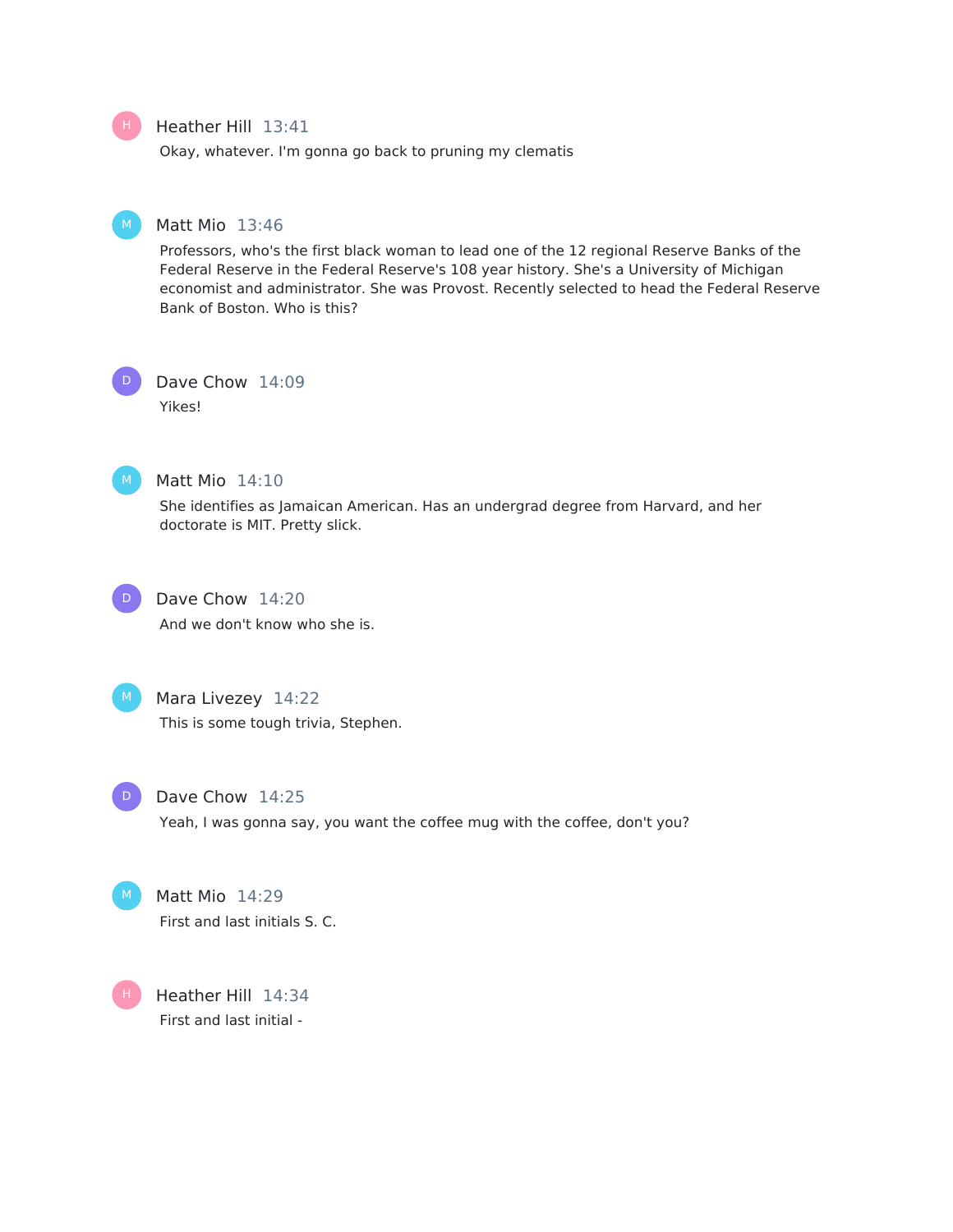| M  | Matt Mio 14:37<br>S-C. We've heard about her in the news.                          |
|----|------------------------------------------------------------------------------------|
|    | Heather Hill 14:39<br>Susan.                                                       |
| M. | Matt Mio 14:41<br>Yep.                                                             |
|    | Heather Hill 14:42<br>It is Susan?                                                 |
| M. | Mara Livezey 14:43<br>Collins?                                                     |
| M. | Matt Mio 14:44<br>It's Susan Collins. Yeah, exactly. There we go. Very, very good. |
| M. | Mara Livezey 14:48<br>We did it! Teamwork!                                         |
| M  | Matt Mio 14:50<br>(Laughs) Teamwork makes the dream work.                          |
| н  | Heather Hill 14:53                                                                 |

That's how the women do it!



Matt Mio 14:54

No, it's true. Teamwork. Absolutely. Who said "I am a broken piece. of machinery. I am ready." February 3 1924. Among his last words to his wife, after never having fully recovered from a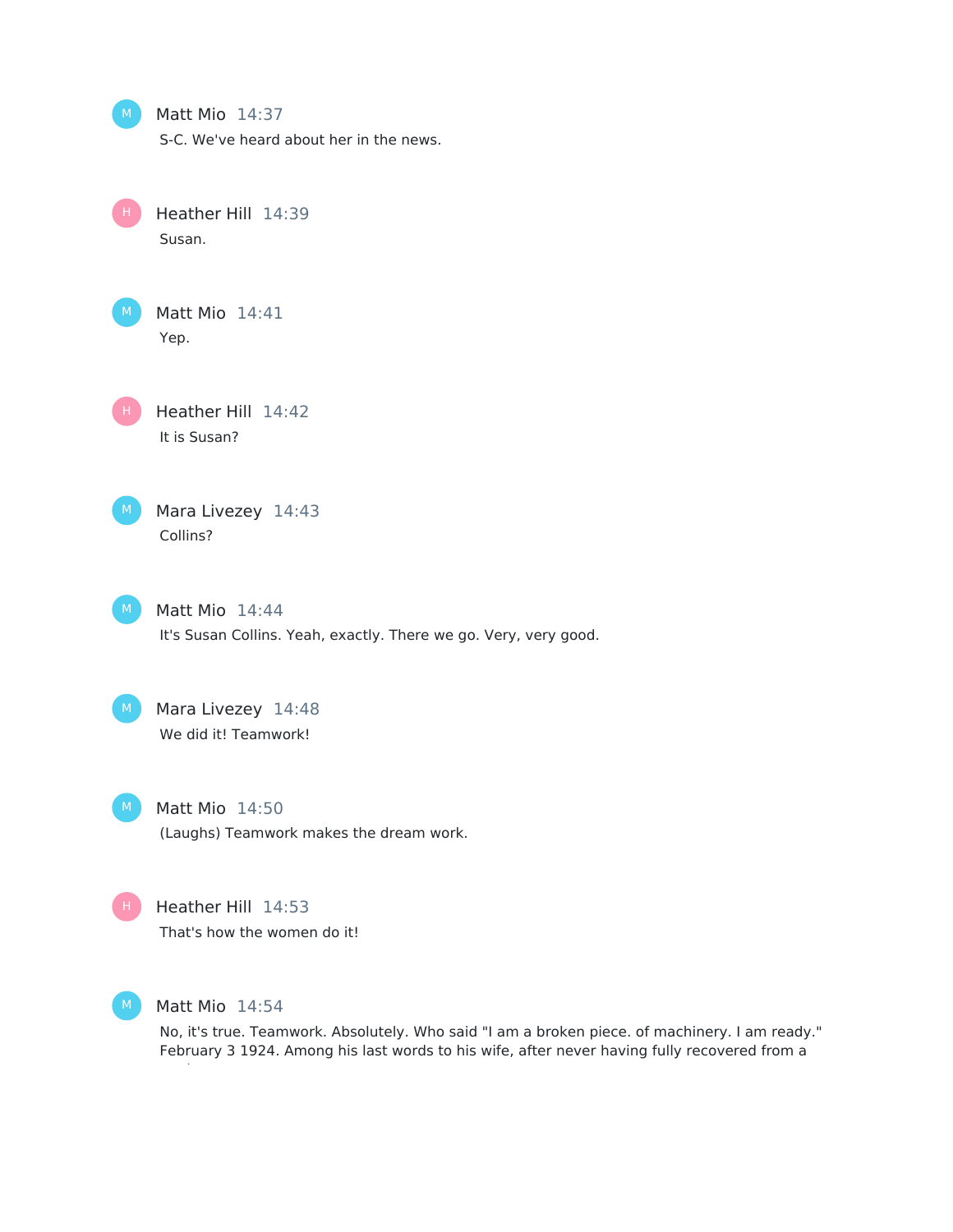stroke.

Matt Mio 15:11 Henry Ford?



James Tubbs 15:14 Woodrow Wilson?



# Matt Mio 15:15

You know it was Wilson. Yeah, absolutely. I was gonna say, his wife's name is Edith. So - for the record - that was five years of suffering the effects of the stroke in 1919.





#### Matt Mio 15:26

Who, after a 10 year relationship with Picasso, went on to marry Jonas Salk, famous for developing the polio vaccine? Wow.

Hank Durkin 15:38 Mrs. Jonas Salk.



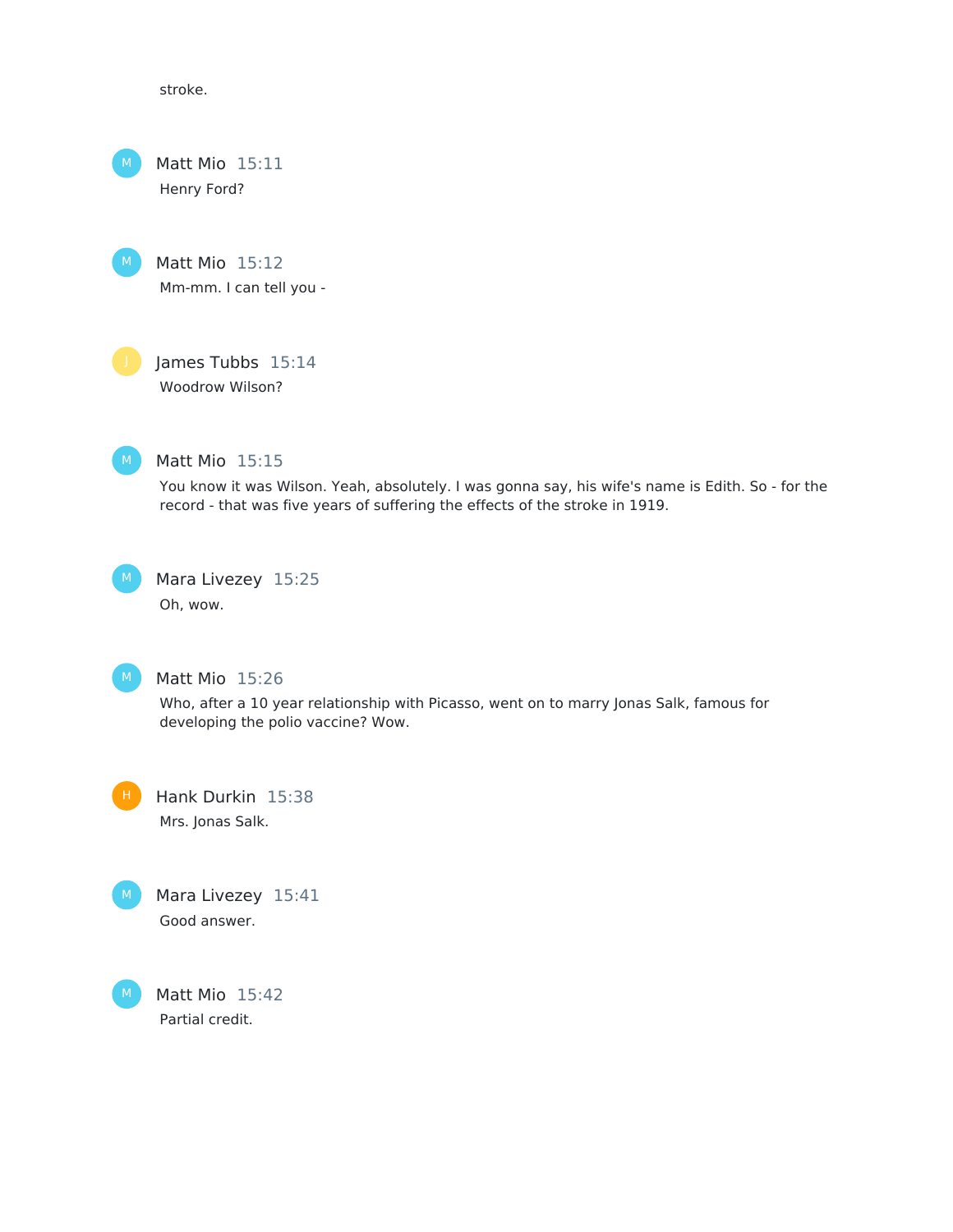# Dave Chow 15:43

The Ex Mrs. Picasso. I'm surprised. I'm surprised. Initials F. G. These are tough. Stephen. These are tough.



 $D$ 

Dave Chow 15:53

Fancis? Fran?



#### Matt Mio 15:57

I'm giving you Fran as partial credit. It says here it's Francoise Gilot - is what it says. Gilot.. I'm like - those are some pretty famous people to align yourself with. "I was done with Picasso, so I moved on to Salk". Like, whoa. Who holds the world record as the youngest person who wrote, produced and performed a Billboard number one?



Mara Livezey 15:57 Frannie?

Heather Hill 16:21 Michael Jackson? H





Dave Chow 16:24 Youngest person

Matt Mio 16:26

It would have been a contemporary of Jackson after he had become super-duper famous. 1988.



Dave Chow 16:37 A contemporary? Prince? Rick James?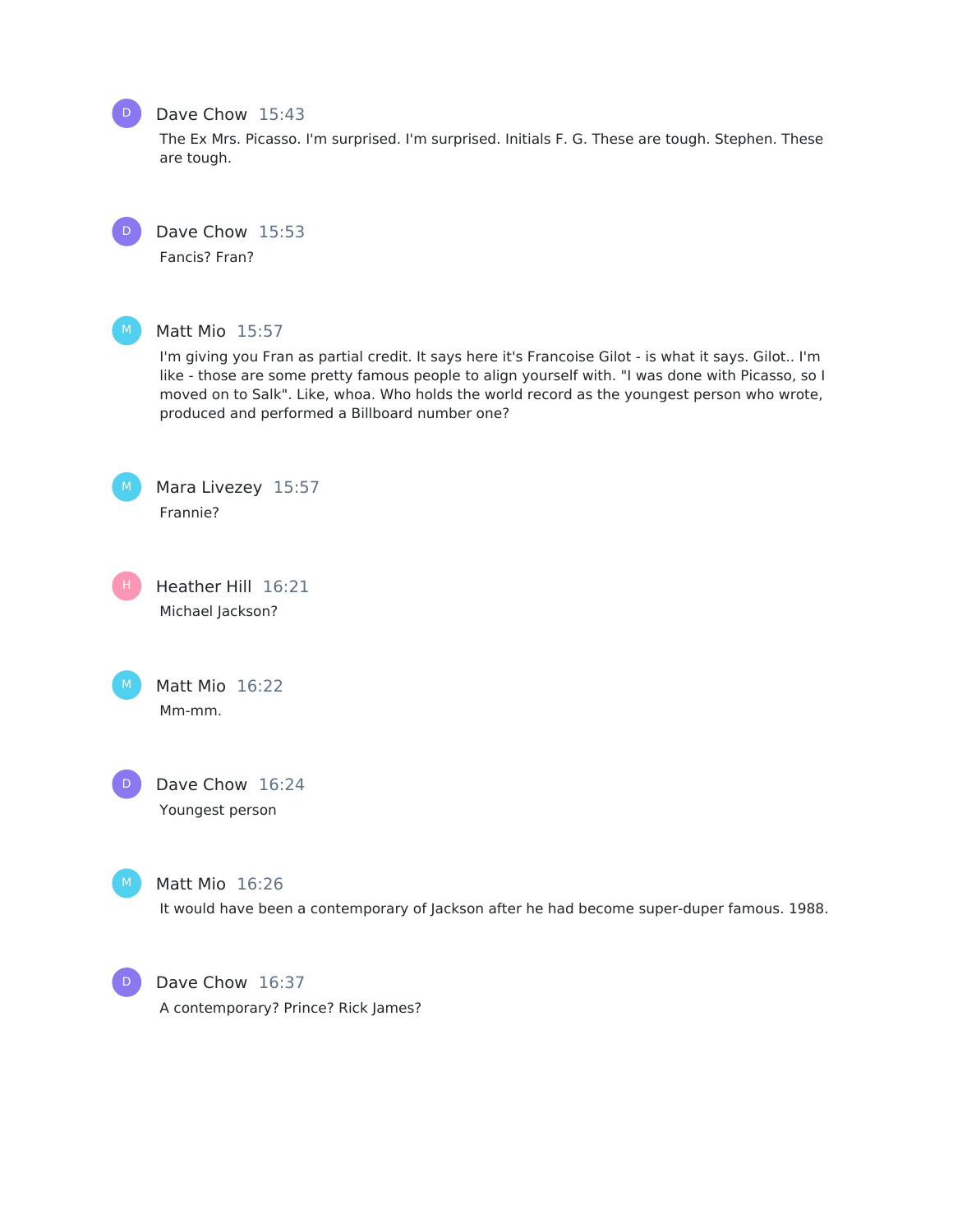#### Matt Mio 16:43

Contemporary - meaning popular at the same time - to be clear.



Dave Chow 16:48 What, like Janet Jackson?



Matt Mio 16:50 The year was 1988. The song was Foolish Beast. This is a tough one.



James Tubbs 16:56 That was a billboard number one?



Matt Mio 16:59 It was a billboard number one - 1988.

Heather Hill 17:02 Can you sing a few bars? H



Matt Mio 17:05 Oh!



Dave Chow 17:06 Yeah, hum a couple bars.



Matt Mio 17:07

I will so not do that. Absolutely. (The professors laugh) Last clue, we're doing a lot of initials today. I know Kathy is smiling up in Heaven. The initials are D G. Just think about it for a minute, you'll get it.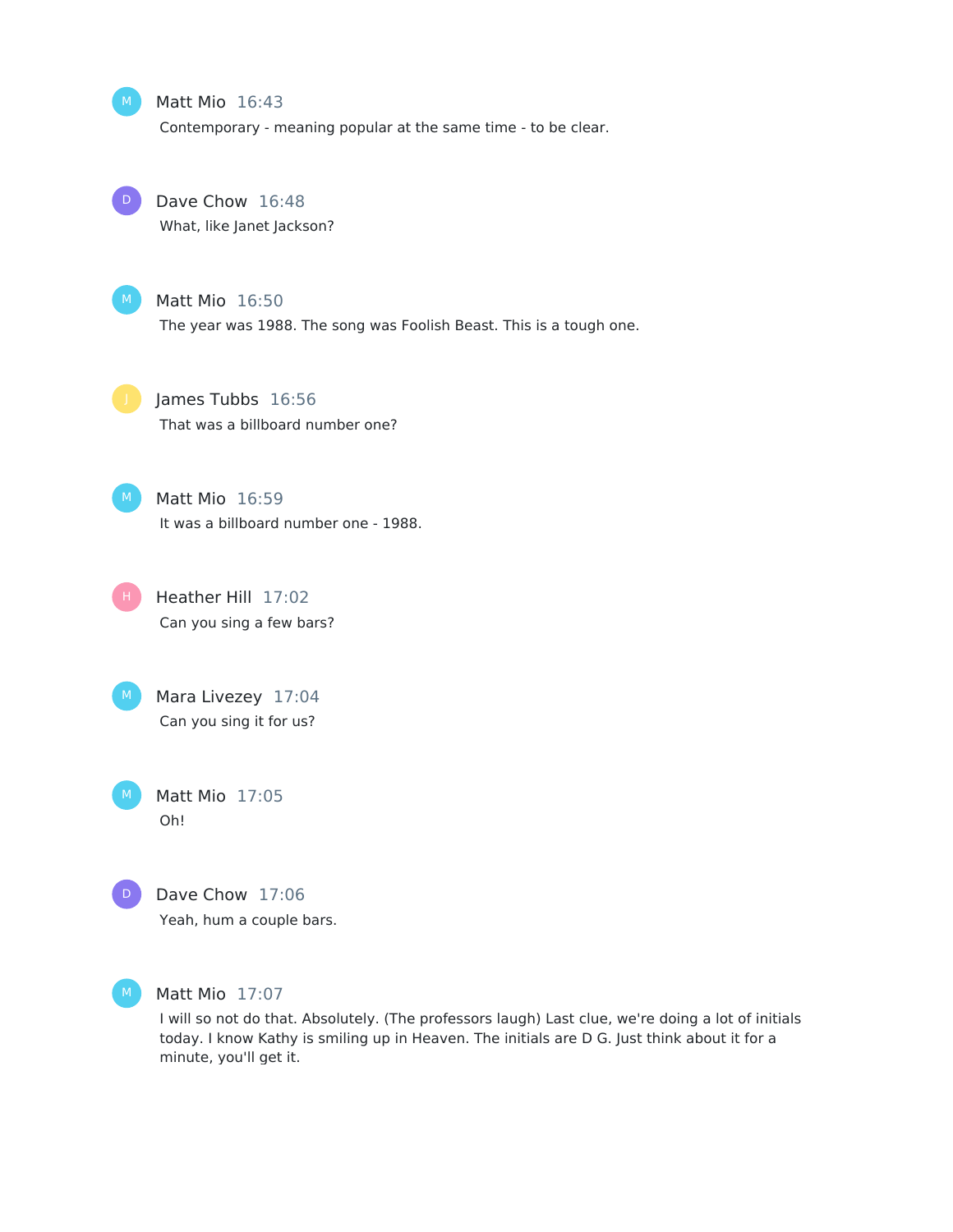

D

# Heather Hill 17:23 So he says confidently

Dave Chow 17:25 Yeah, with the answer in front of him. D G. ?

Matt Mio 17:29 Very, very young female performer,

Heather Hill 17:33 D G, you said? Debbie Gibson,



H

Matt Mio 17:36 Debbie Gibson is the correct answer. There we go.



Dave Chow 17:39 Oh, the mall princess. Gotcha. Okay.



#### Matt Mio 17:43

Broke the original record set by - if I remember correctly, because he wrote produced and performed with the Beach Boys - Brian Wilson. Don't Worry, Baby. I have that one in my back pocket for my students every once in a while. I'm like, "How did that one single that you wrote at age 18, and produced and actually directed and performed and got revered by the Beatles. How did that go for you? Yeah. Not as good".



#### Dave Chow 18:07

Yeah, the only thing that was single when I was 18 was me. So, I mean - (Matt laughs)



#### Matt Mio 18:12

What was the pen name adopted by Gloria Watkins, who recently passed?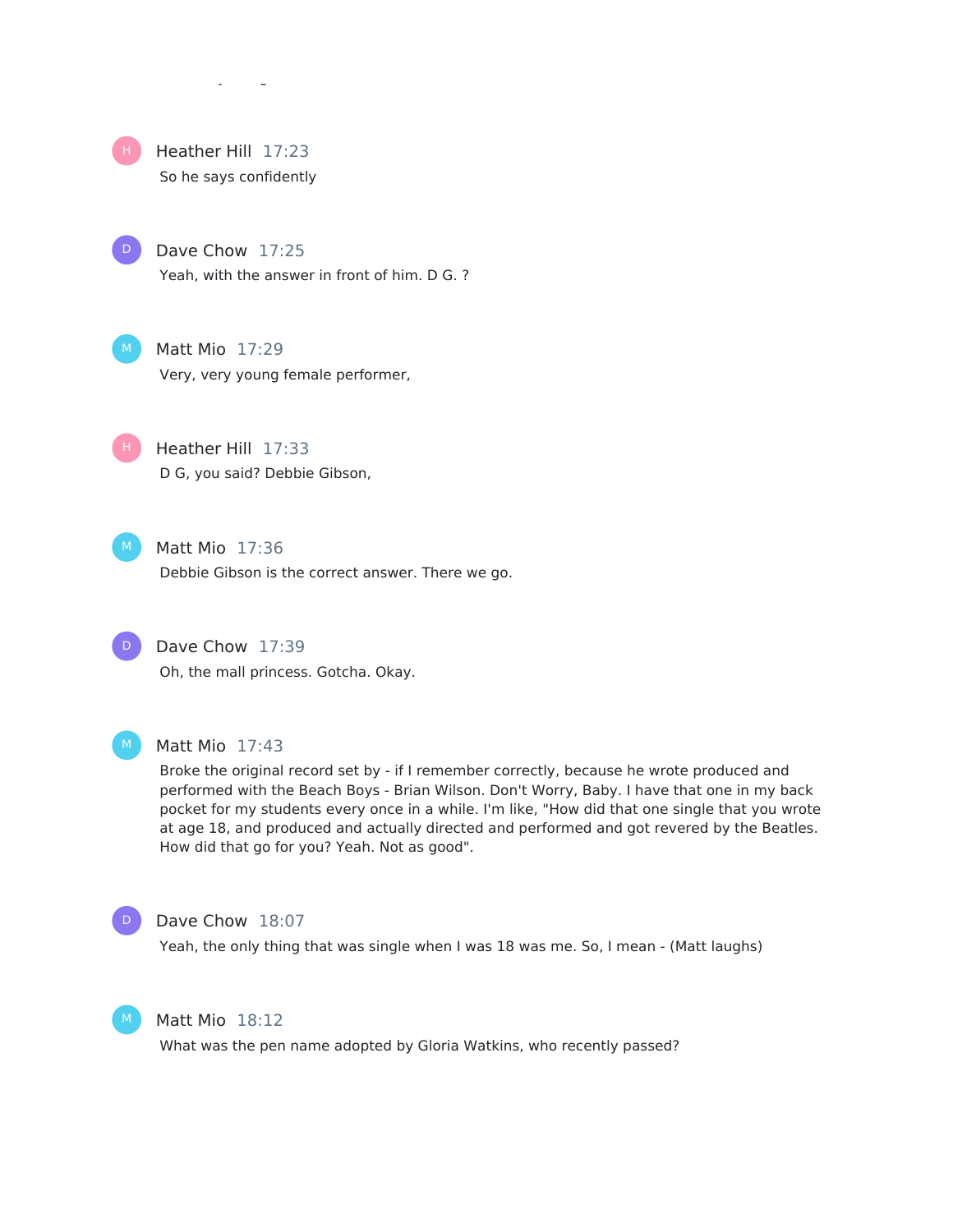Mara Livezey 18:21 Sharon Creech?  $M$ 

> Matt Mio 18:25 Mm-mm. Think lowercase letters.

D)

 $M$ 

Dave Chow 18:31 k.d. lang?

Matt Mio 18:32 Mm-mm. Good guess. M

Heather Hill 18:34 No. Oh, I know. It's a famous feminist. H

Matt Mio 18:38 It is a famous feminist.  $M$ 

Heather Hill 18:40 And I'm just totally blanking on it.  $H$ 

Mara Livezey 18:42 Something Bell?  $M$ 

James Tubbs 18:43 Bell Hooks?

Matt Mio 18:44 It's Bell Hooks. Yes.  $M$ )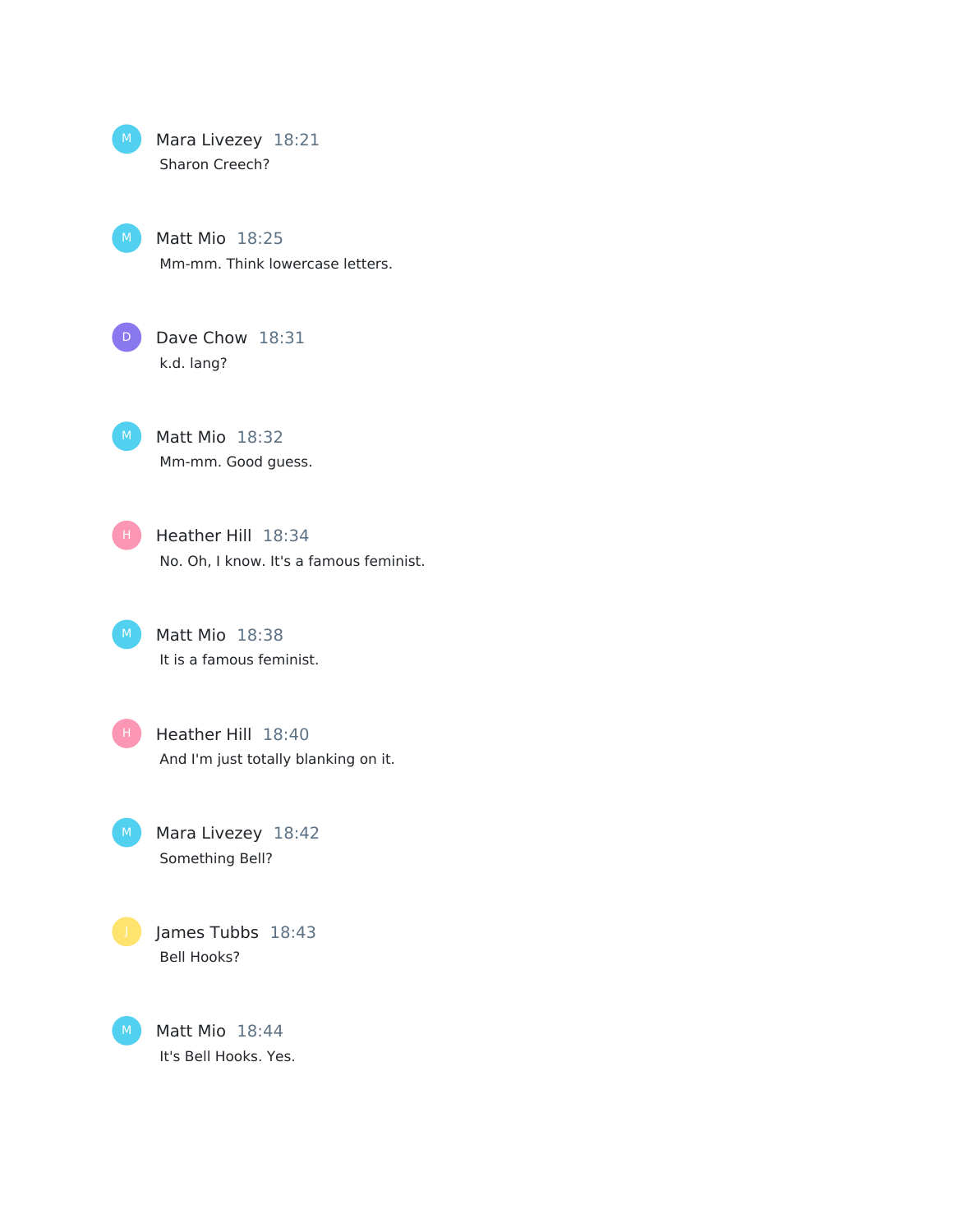Heather Hill 18:45 H.

That is it. Thank you, Jim.

#### Matt Mio 18:48

Yeah. Bell Hooks. She derived the name from her great grandmother. She said she wrote it in lowercase to shift identity away from herself towards her ideas. By the way, very, very interesting connection to Detroit Mercy. When I was an undergrad in 1994, Bell Hooks came to speak at campus and there was a quite a number of things that happened as a result of that. We'll just leave it at that.

H

Heather Hill 19:13 I heard about that. Yep.



Matt Mio 19:15 Yes.



#### Dave Chow 19:16

Wait a minute, is this like putting Jello in the fountain or something like that?



#### Matt Mio 19:18

No. That was like, that was like a bubble bath in the fountain. Yeah.



# Dave Chow 19:23

Okay.



#### Matt Mio 19:23

Or there was the one time it was Kool Aid. But yeah -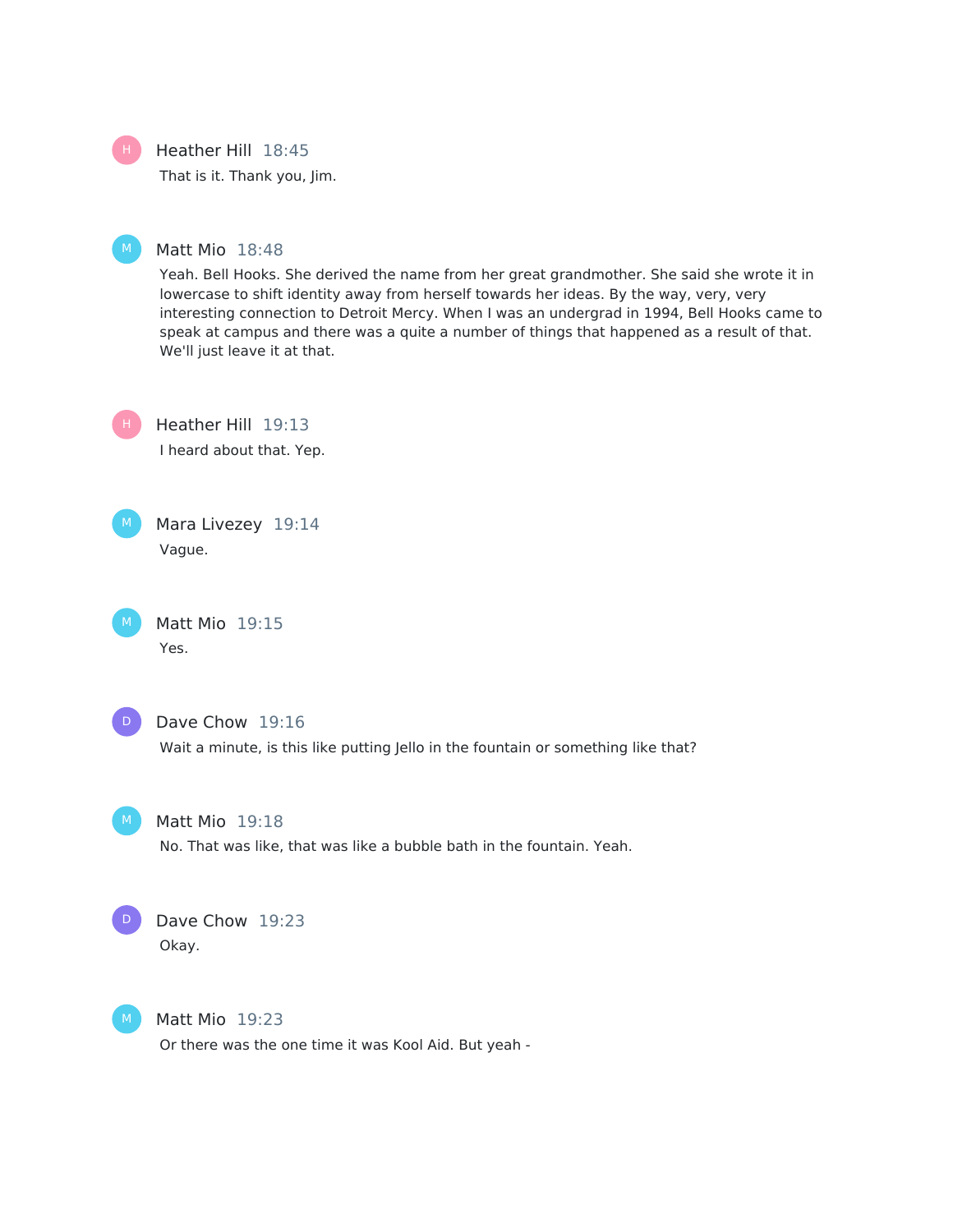

# Dave Chow 19:26

Well, come on. Beth still hasn't forgiven me for putting the bouiln cubes on the showerheads either. So



#### Stephen Manning 19:32

Her explanation for the - I remember when I read this, her explanation struck me as being anti narcissist, taking the attention away from her towards her idea.

Matt Mio 19:42

Sure.

James Tubbs 19:43

Well, I remember Jane Shaberg started doing the same thing.



Stephen Manning 19:46 Oh, did she?



James Tubbs 19:47 Oh, she started - yeah - writing her name and everything else in small case.

Matt Mio 19:51 I wonder if it was -



# Matt Mio 19:52

It made it rather difficult to interpret her email sometimes. (Matt laughs) Because no sentence ever started with a capital letter.



#### Matt Mio 19:59

Oh, that's interesting. What famous person was - and I think it's safe to say quite ironically afraid of the dark, afraid of crowds and afraid of solitude.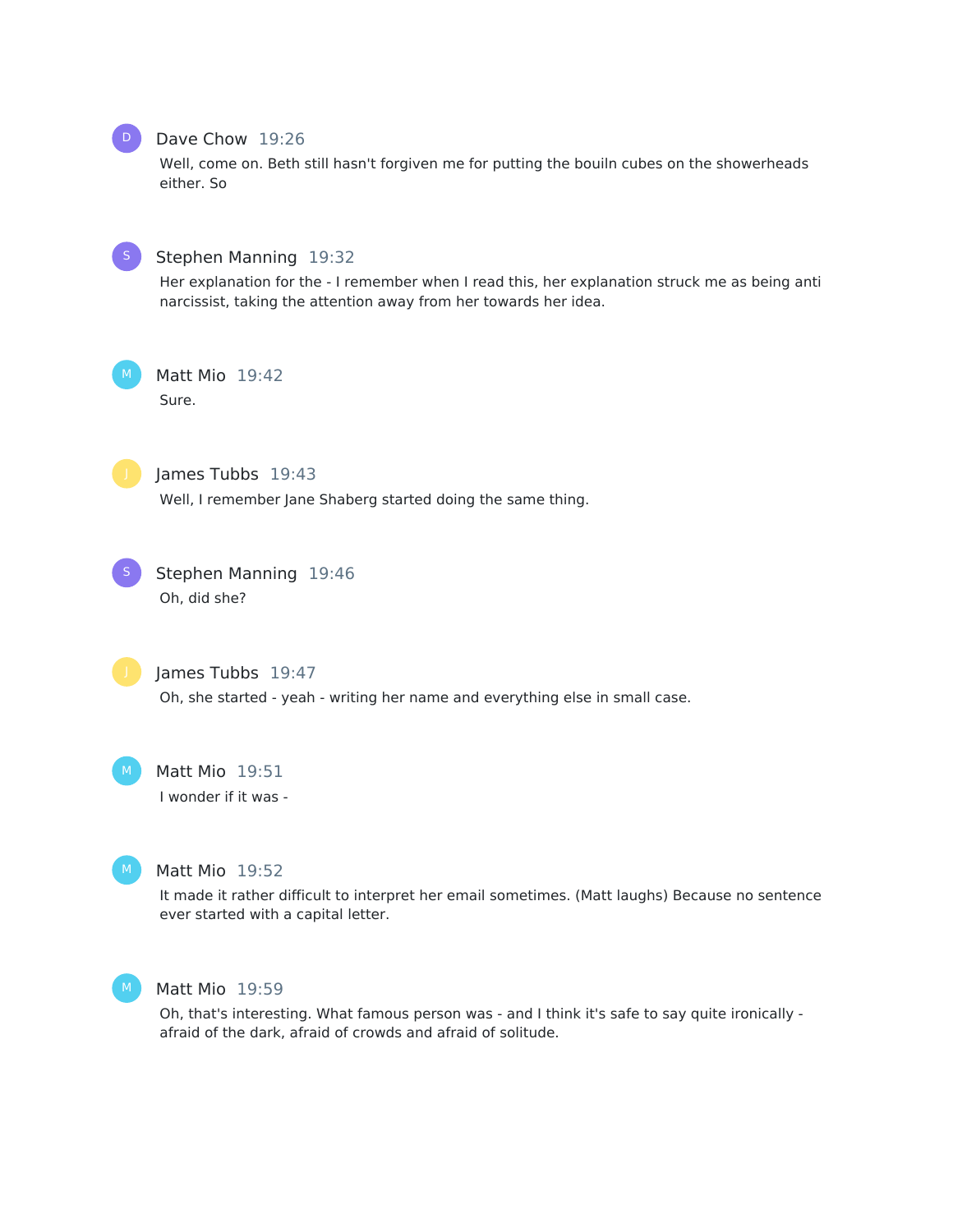Hank Durkin 20:10 Afraid of crowds, AND afraid of solitude?

James Tubbs 20:13 Yeah, that's kind of problematic.

Matt Mio 20:15 And the dark.

Dave Chow 20:16 What, like Stephen King? D

D

# Dave Chow 20:19

You're in the right wheelhouse. I can tell you - that it was a film director,

James Tubbs 20:24 Alfred Hitchcock?



#### Matt Mio 20:25

It was Hitchcock. Yeah. That was actually Alfred Hitchcock. Sort of makes sense. You can get inside the mind of that stuff, if you know it well. Right?



#### Stephen Manning 20:32

So I don't know who he liked to be with. He didn't like to be alone. He didn't like to be with crowds. What's in between them?



# James Tubbs 20:41

He liked to be with blondes.

Hank Durkin 20:43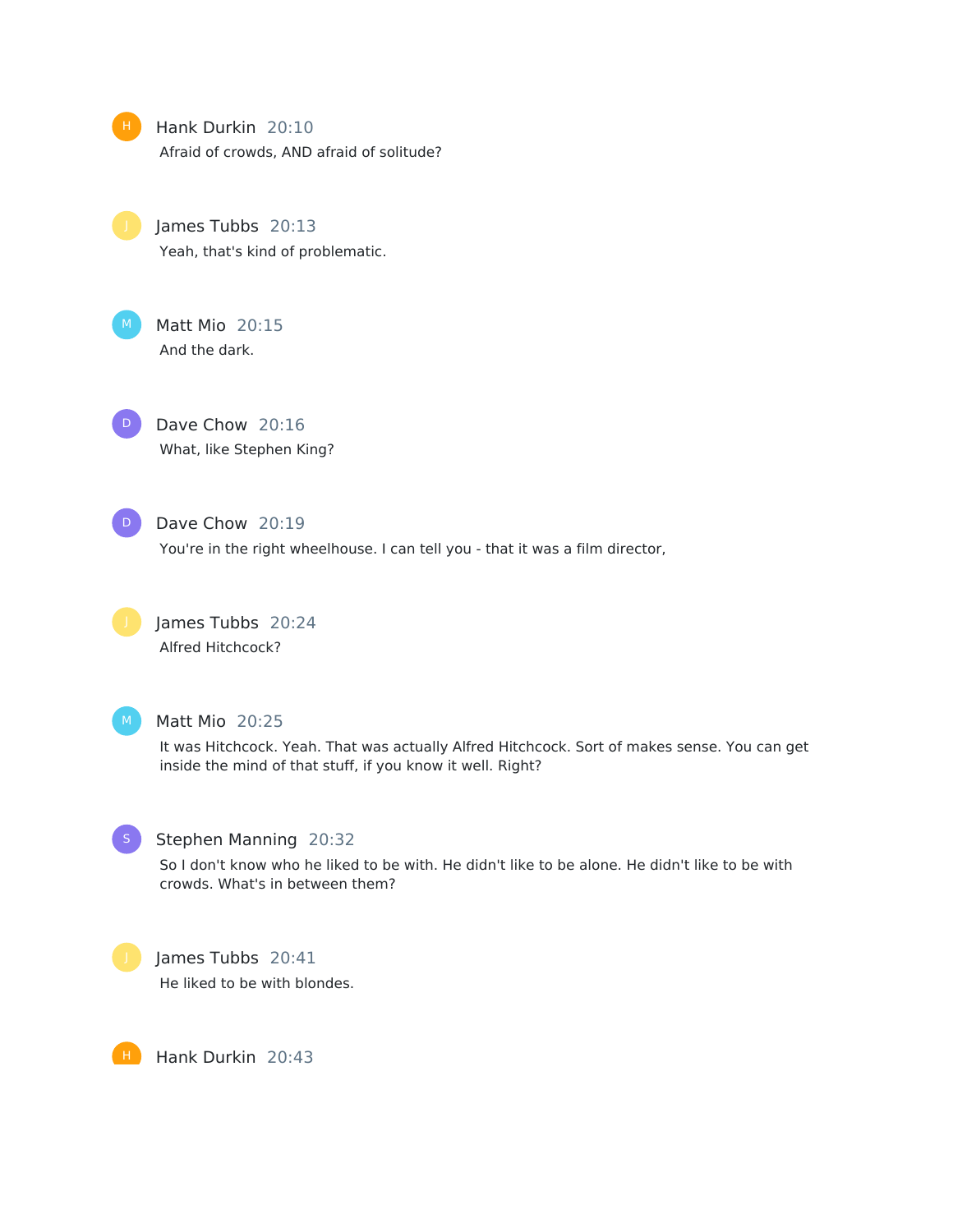Grace Kelly, that's what I was thinking.

Matt Mio 20:44 Thank you for wanting to be with Grace Kelly.

Dave Chow 20:46 Yeah. Tippi Hedren. Yeah D

Stephen Manning 20:48 Yeah.



Matt Mio 20:49

Who was the first woman to be nominated twice for the best director Oscar?



James Tubbs 20:54 Jane Campion.



#### Matt Mio 20:55

Yeah, it was Jane Campion. Power Of The Dog was the very recent one. Yeah. A Oscars broadcast to be known by only one thing that happened and not the movies for the rest of time.



Heather Hill 21:07

What are you talking about? (Dave and Matt laugh)



# Matt Mio 21:12

Which American First Lady was -



Hank Durkin 21:13 That's the power of the slap.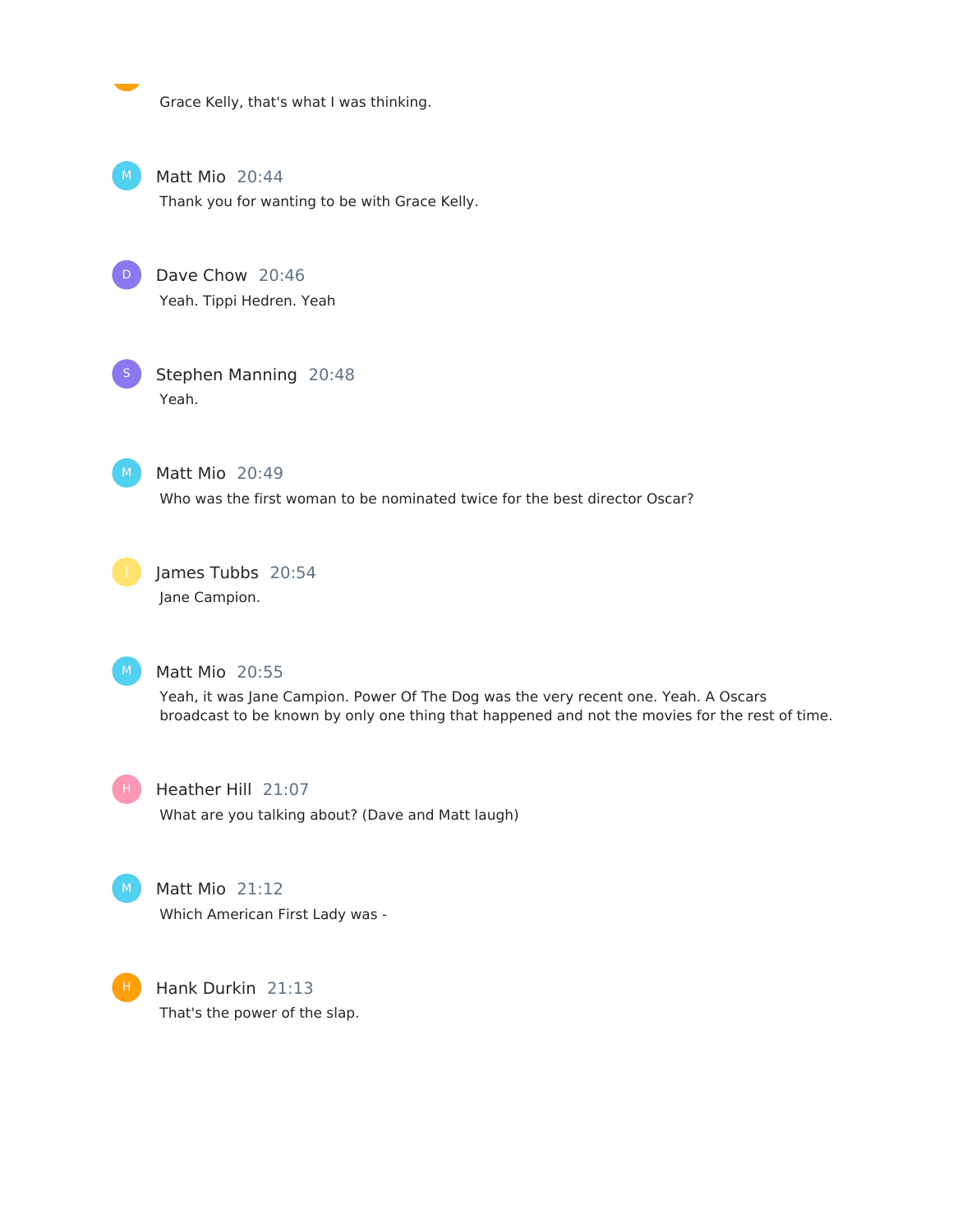#### Matt Mio 21:15

Yeah, there we go. There we go. Which American First Lady was a compulsive shopper who ran up huge debts that she tried to hide by falsifying bills and misappropriating federal funding?

# James Tubbs 21:27

Mary Todd Lincoln.



#### Matt Mio 21:28

Yes, it was Mary Lincoln. That's absolutely correct. If only my wife were here, in her study of the first ladies, she would know that one too.

 $D$ 

Dave Chow 21:36 The QVC of the Lincoln Administration. Right?

Matt Mio 21:38 QVC.



#### Stephen Manning 21:39

Has she seen The First Lady - the show?



#### Matt Mio 21:44

She has, yes, yes. Who was the first female college player to be enshrined in the Basketball Hall of Fame. And the first woman to be officially drafted by an NBA franchise?

Dave Chow 21:56 Lisa Leslie? D



Matt Mio 21:57 No, that's a good guess though.

Dave Chow 21:59 D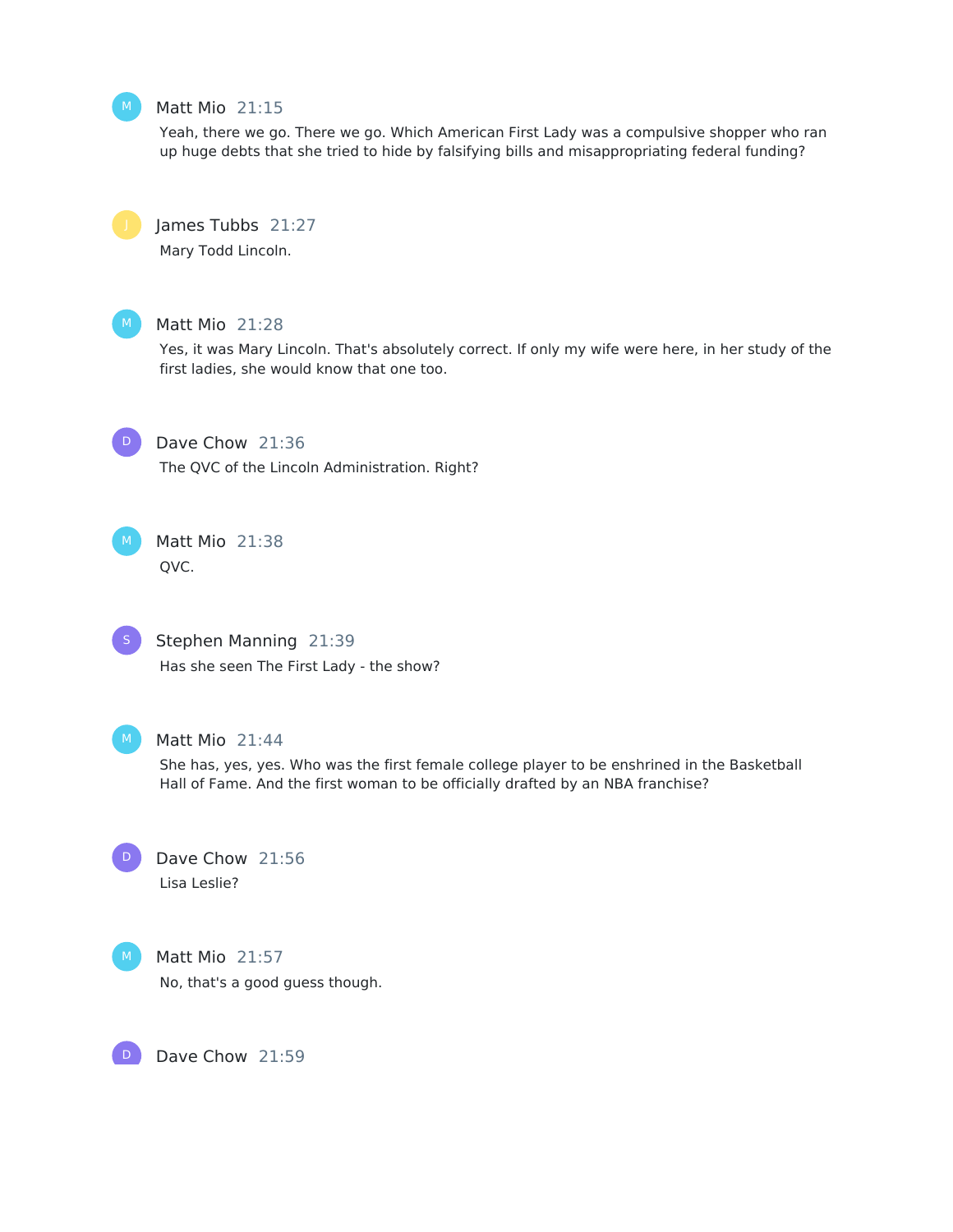Swin Cash?

Matt Mio 22:01 Mm-mm. This was actually in the mid 70s.



# Matt Mio 22:04

Nice connection to Detroit with the Swin Cash reference. Very nice, Dave.



Dave Chow 22:08

All right. Okay. Hold on. 70s female. Was she the one that played for the Harlem Globetrotters there for a bit too?



#### Matt Mio 22:17

You know, there may have been some crossover. More background: She led the Delta State (there in Cleveland, Mississippi), women's basketball team to three consecutive national championships in the 70s. She was drafted by the New Orleans Jazz, and she scored the first basket in women's Olympic basketball history. It's a good name to know. Her name is Lucy Harris. Lucy Harris.

Dave Chow 22:40 Okay



D

Matt Mio 22:41 And now we know her.



#### Stephen Manning 22:43

And I think there's a documentary about her on - HBO, I think.

 $M$  M<sub>1</sub>++ M<sub>io</sub> 22.40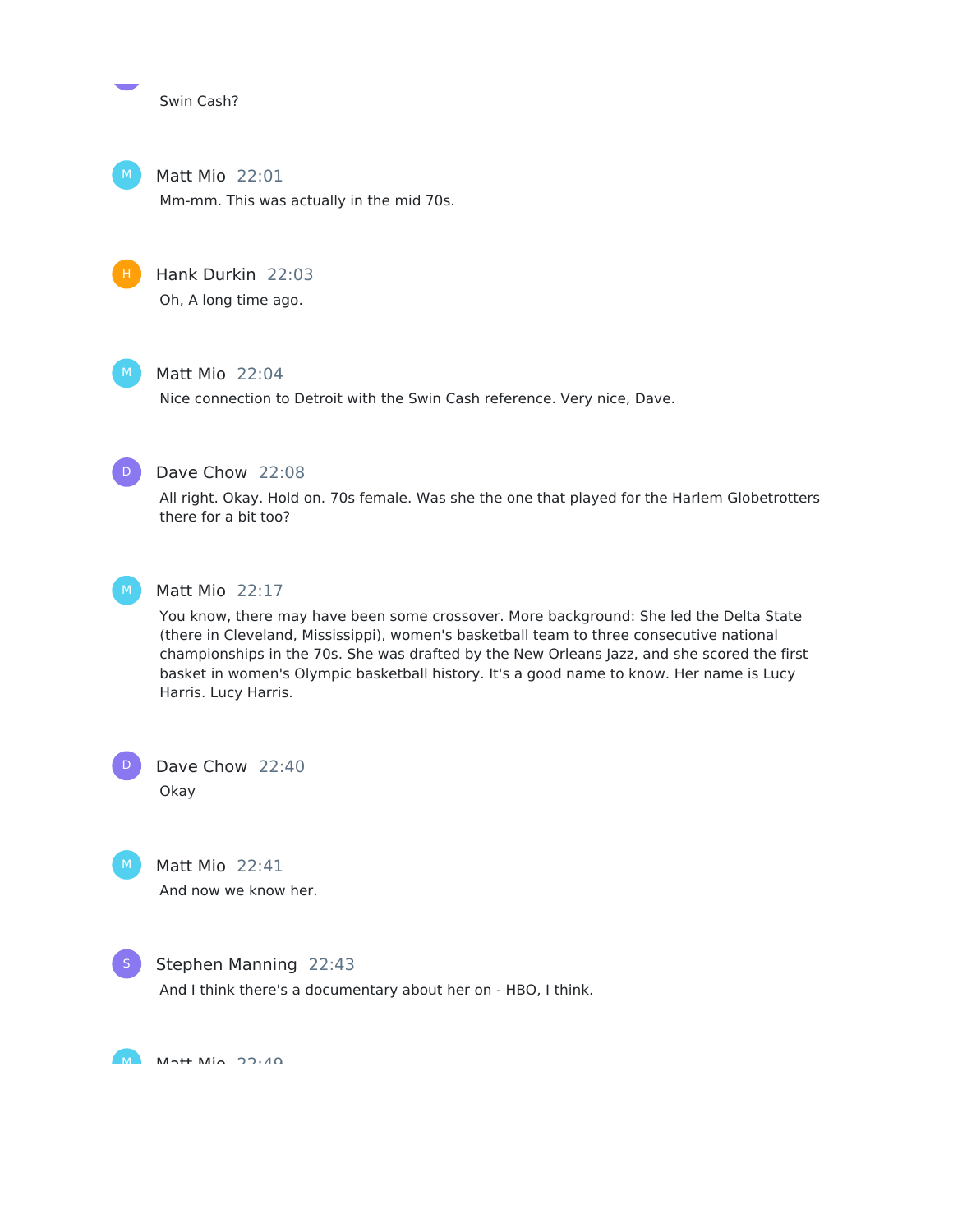Stephen Manning 22:49

I haven't seen it. But they've done a docu- The Queen of Basketball is the name of the thing, which was her sort of -

Matt Mio 22:56 Her big nickname,

S

Stephen Manning 22:57 Nickname. Yeah.



# Matt Mio 22:59

Just a couple more here, professors - and perfectly time. Thanks for these questions, Stephen. They're great. Who reportedly was the first actress to show her navel on national television?



Hank Durkin 23:10 Barbara Eden.



D

Matt Mio 23:11 It's not what it says here.

Dave Chow 23:13 Dawn Wells?



Matt Mio 23:14 No, it doesn't say that either.

Dave Chow 23:15 Tina Louise? D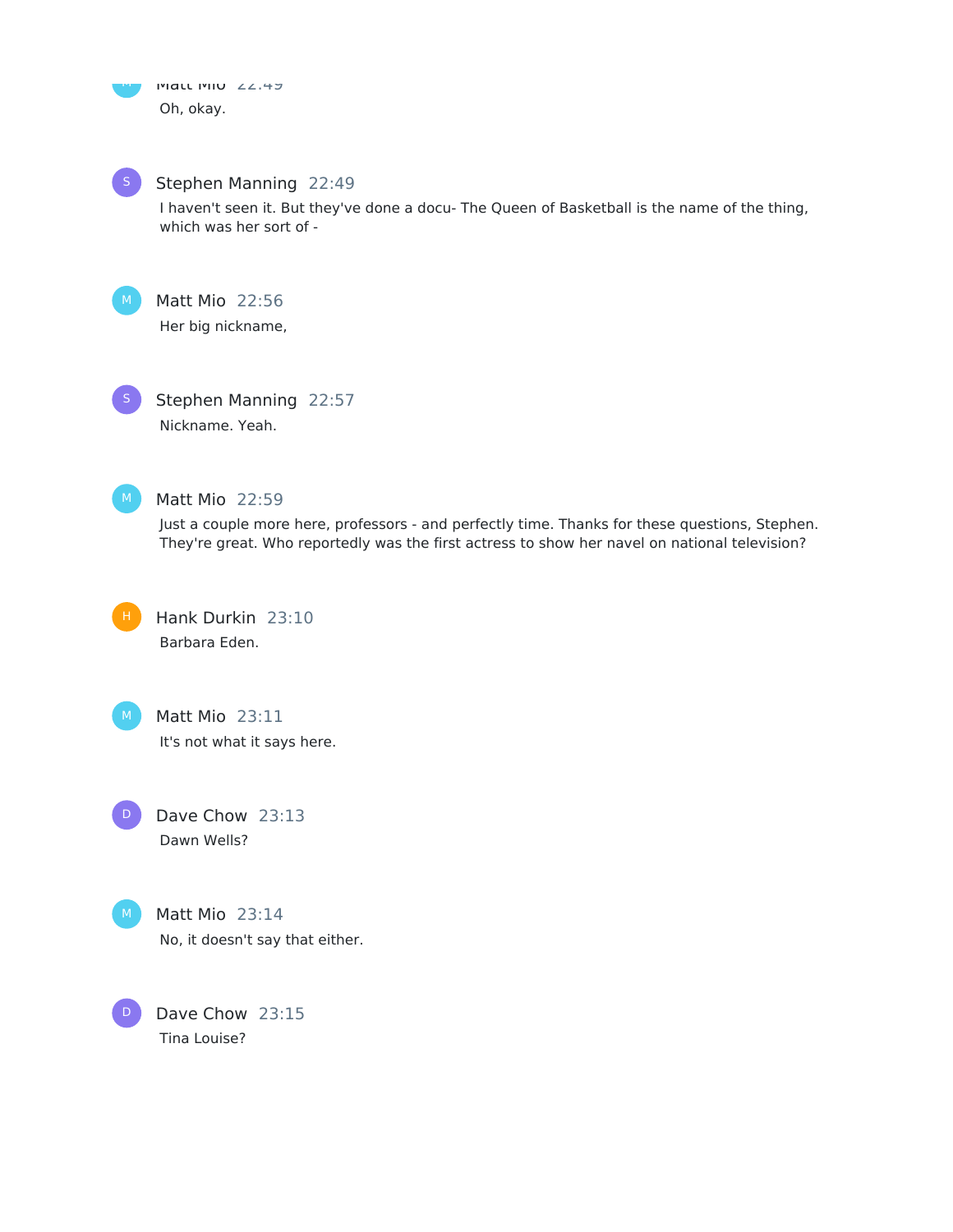

#### Matt Mio 23:17

No. Now, I always heard that the first first-run television show that showed a woman's navel on television was the original series of Star Trek.

 $\mathbf{D}$ 

Dave Chow 23:28

Oh, Nichelle Nichols?



Matt Mio 23:29 It's not what it says here. But it was -



Dave Chow 23:31 Yvonne Craig?



Matt Mio 23:33 It says here it was Yvette Mimieux. I want to say that it was in an episode of Star Trek.

James Tubbs 23:38 No, it was in an episode of Dr. Kildare.



Matt Mio 23:40 Dr. Kildare. Okay.

James Tubbs 23:43 She played a surfer. And she died.



James Tubbs 23:47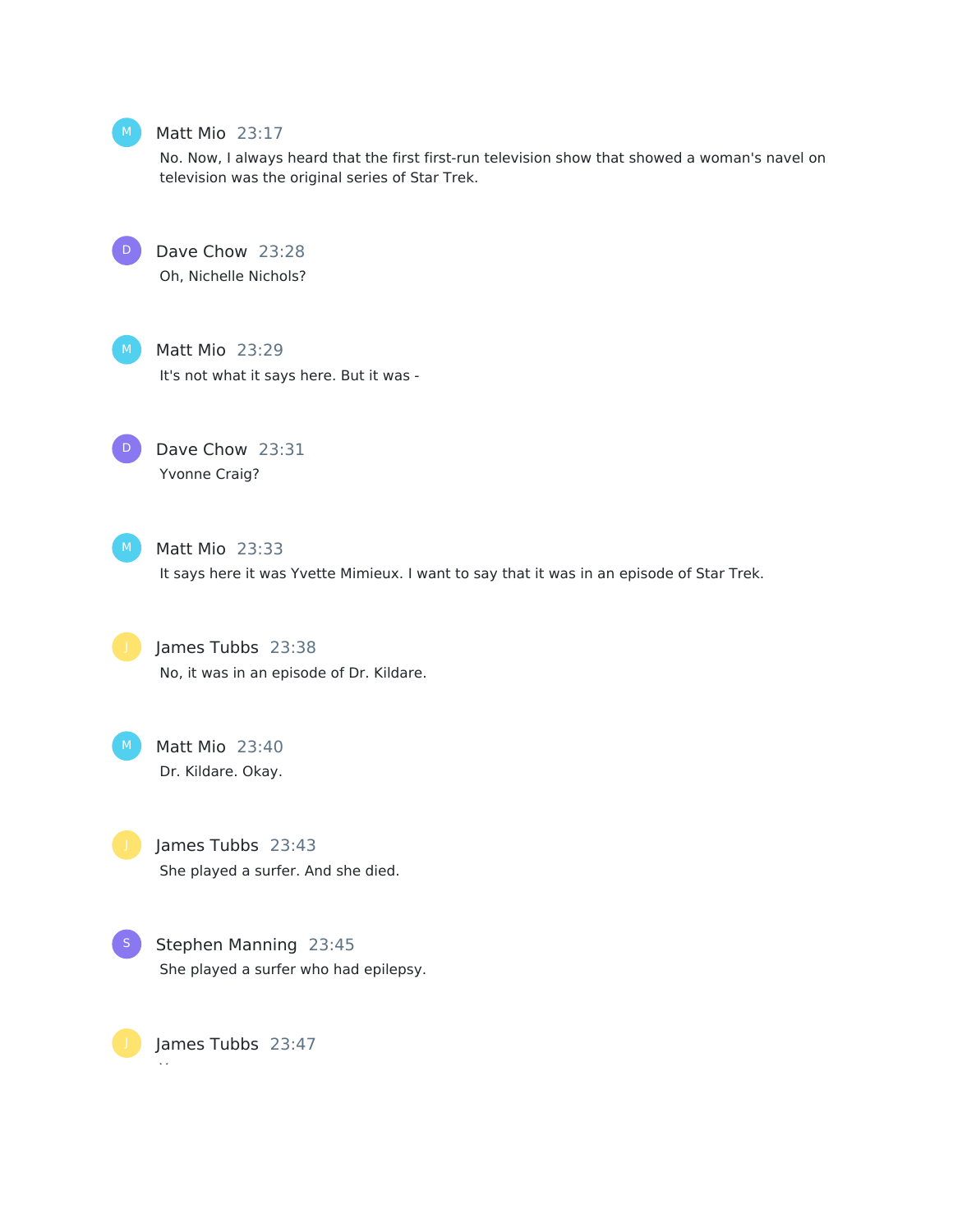Yep.

Stephen Manning 23:48

And she fell off her board with an epileptic fit and ended up in the hospital where -

James Tubbs 23:53 but he didn't get there in time.

Matt Mio 23:54 Oh, my gosh.



# Stephen Manning 23:56

He woke up with Kildare, you know, right - looking at her. And they had an interesting situation. Of course, Kildare. Richard Chamberlain, the character that -



# James Tubbs 24:06

I remember that because it was a two-episode show.





# Stephen Manning 24:10

I remember at the beginning of that show, Jim. You probably did too. If you saw it. Her - before she fell off the board, her eyes fluttered.





# Stephen Manning 24:19

And then she blacked out and went down and hit her head on the board. And the rest was part of the show, of course.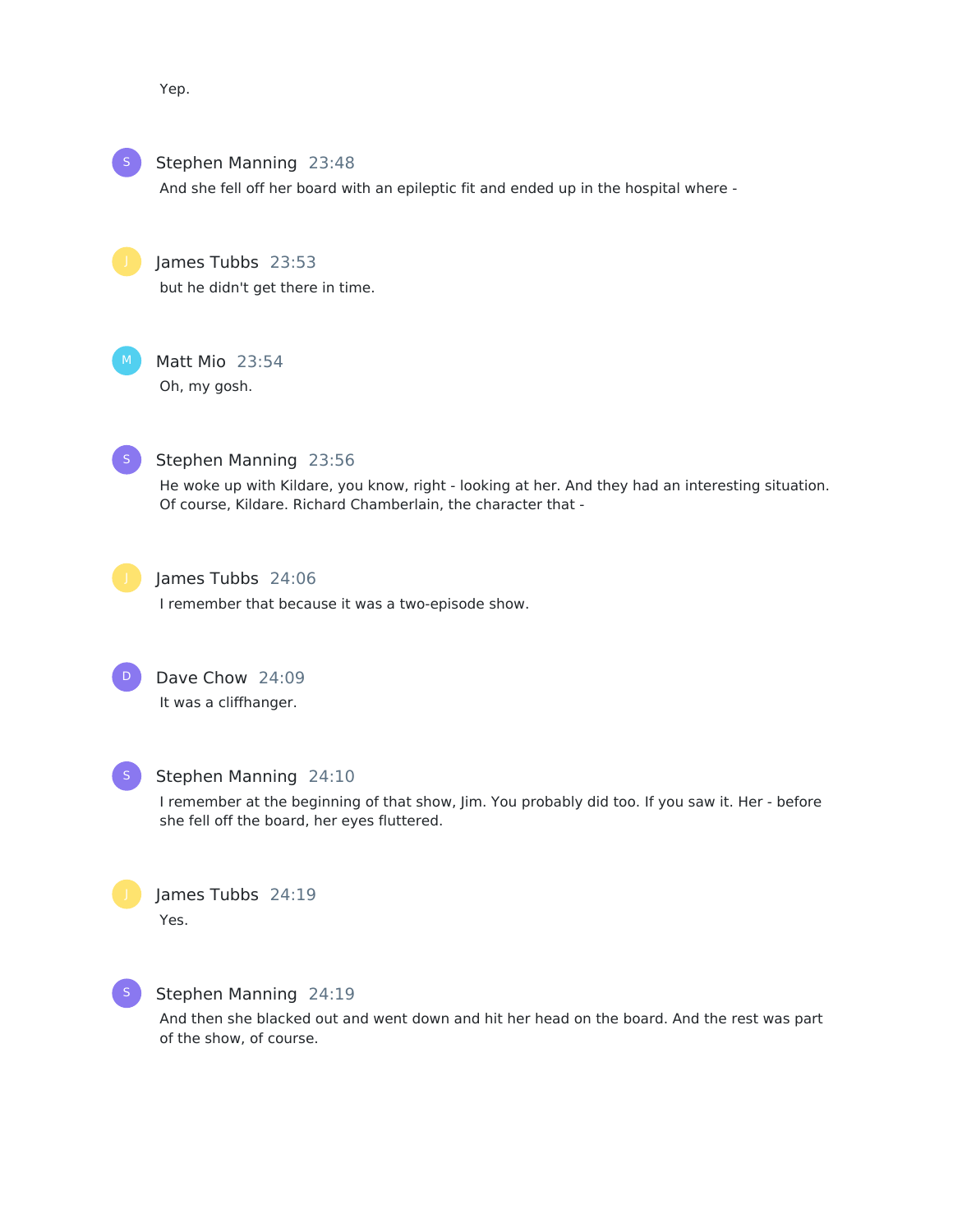

### Matt Mio 24:24

So much TV I'm behind on.



# James Tubbs 24:25

And that's how she had ended up in the hospital in the first place, before she fell in love with Dr. Kildare.

# Matt Mio 24:30 Right.



Heather Hill 24:31 Apparently, this was a very memorable episode.

Matt Mio 24:33 I - uh - Absolutely

Mara Livezey 24:35 Clearly.  $M$ 



Stephen Manning 24:36 I remember the show like it was yesterday.



#### James Tubbs 24:37

Yeah. And it was a double. It was - It was continued. You know, over two episodes.



James Tubbs 24:42 And in the hospital, she had a room material, she had a lot like Elizabeth Taylor.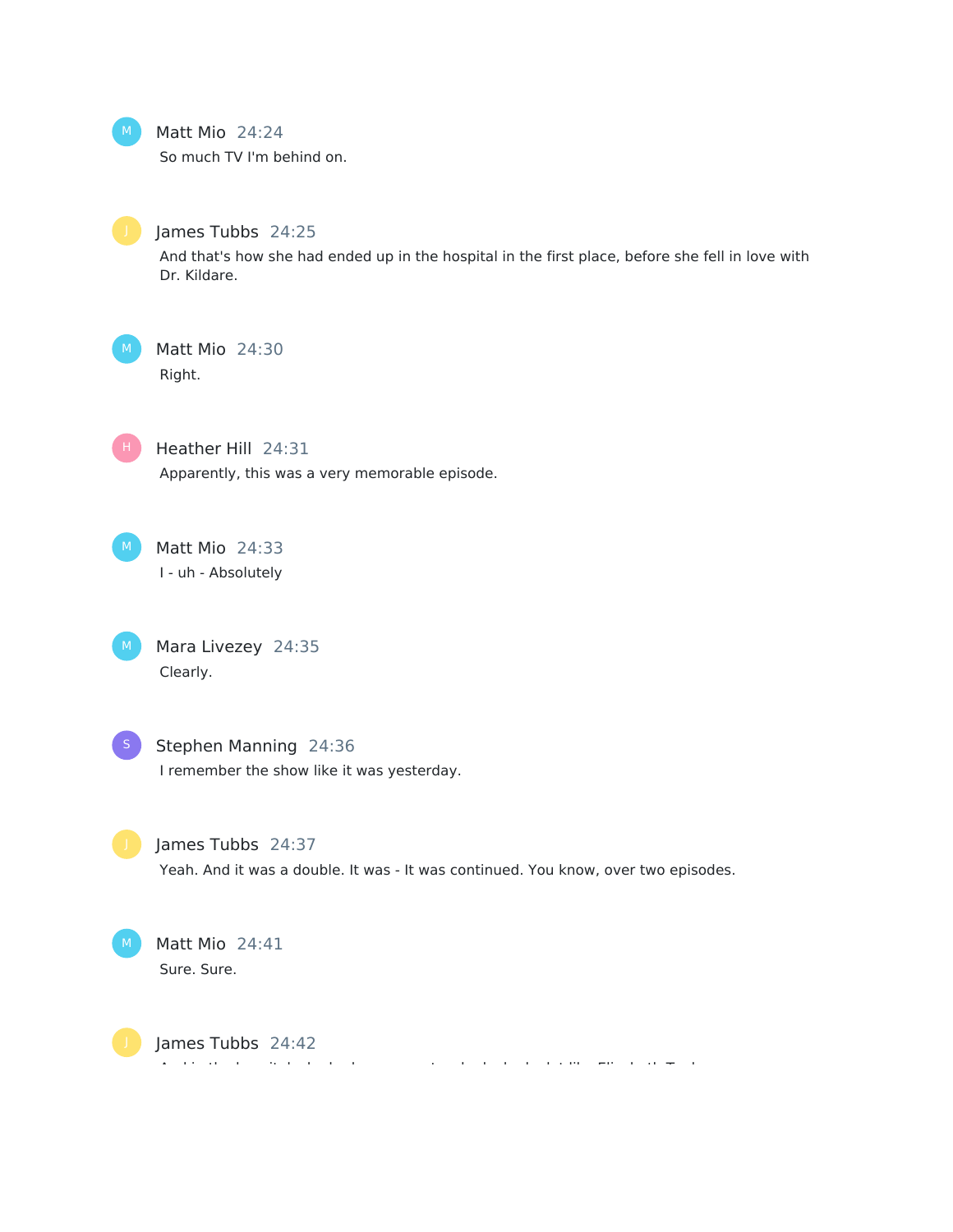And in the hospital, she had a roommate who looked a lot like Elizabeth Taylor.



Matt Mio 24:46

(Laughing) Oh my gosh! Wow, I'm in awe right now.



Dave Chow 24:51

I'm just waiting for you to reenact the entire episode.



Heather Hill 24:54 I know.



Matt Mio 24:54 Yeah. Well, we sort of did.



#### Stephen Manning 24:56

I was fascinated by Yvette, of course; and my mother had a huge crush on Richard Chamberlain.



James Tubbs 25:02 So did my sister.



#### Stephen Manning 25:03

So we watched this as kind of a family. My father would be out one night of the week at his Army reserve meetings. So we would watch this, me and my two brothers, and my mother. And at least my mother and I were watching this thing with our mouths agape, for different reasons, but - fond childhood memory.



#### Matt Mio 25:23

Professors, we have a bonus question. It's a good one. Name the five artists or performing groups who've had a Top 40 single in each of the last four decades. There are 1-2-3-4-5 of them. Can you name -frankly, any of them?

 $\mathbf{r}$ Dave Chow 25:43 D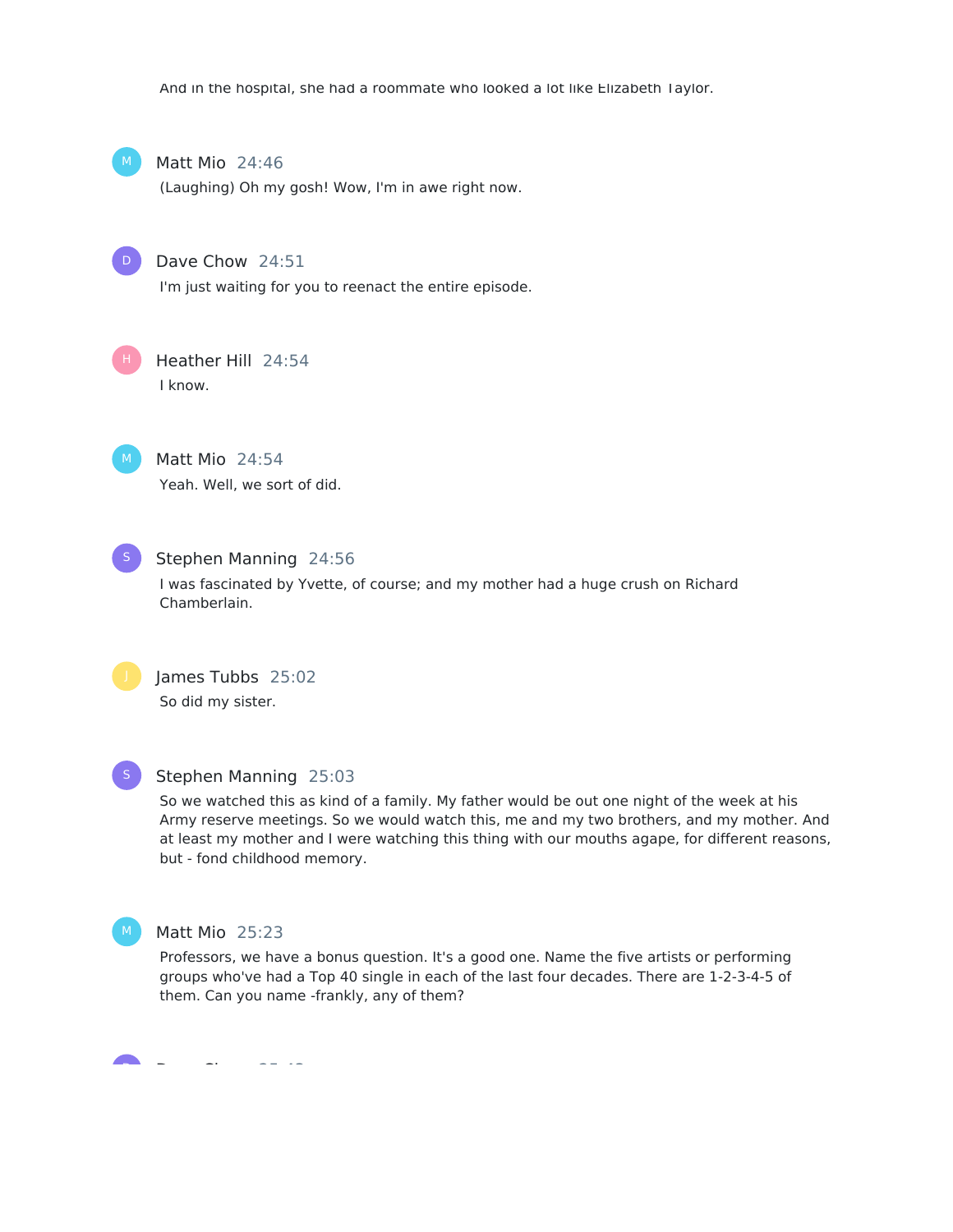Dave Chow 25:43 The Beatles?  $\Box$ 

Matt Mio 25:44 Beatles is incorrect.

James Tubbs 25:47 The Stones?

Matt Mio 25:49 Stones is incorrect.

Heather Hill 25:50 What's the question again? I apologize.



H

# Matt Mio 25:53

Name the five artists or groups who've had a Top-40 single in each of the past four decades. So, I believe we're starting with the 2010s and going backwards.



# Mara Livezey 26:03 Oh.

 $M$ )

# Matt Mio 26:04

or whatever you want to call them. The teens? I don't know, whatever.



Mara Livezey 26:07 Springsteen?

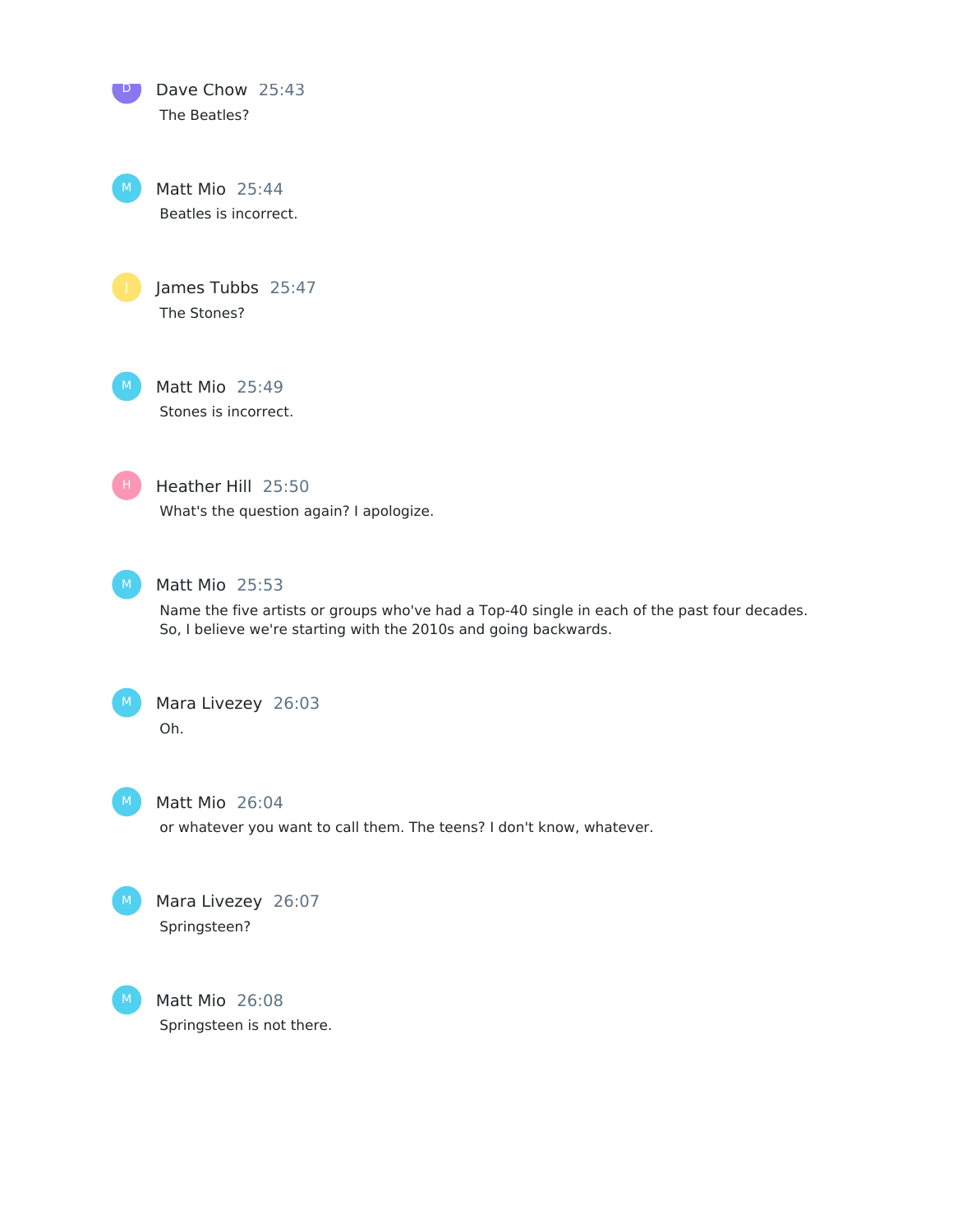Heather Hill 26:09 Beyonce. H

> Matt Mio 26:10 Beyonce is not there.

M Mara Livezey 26:12 Yeah, she's not 50

 $M$  Matt Mio 26:13 She could have been making music in utero. We never really know.

M Mara Livezey 26:16 That's true.

D Dave Chow 26:17 REM?

Matt Mio 26:18 REM is not there.  $M$ 

Dave Chow 26:21 Four decades D)



James Tubbs 26:22 Four decades.



Dave Chow 26:23 Okay, who was I listening to in college - that didn't warp my mind?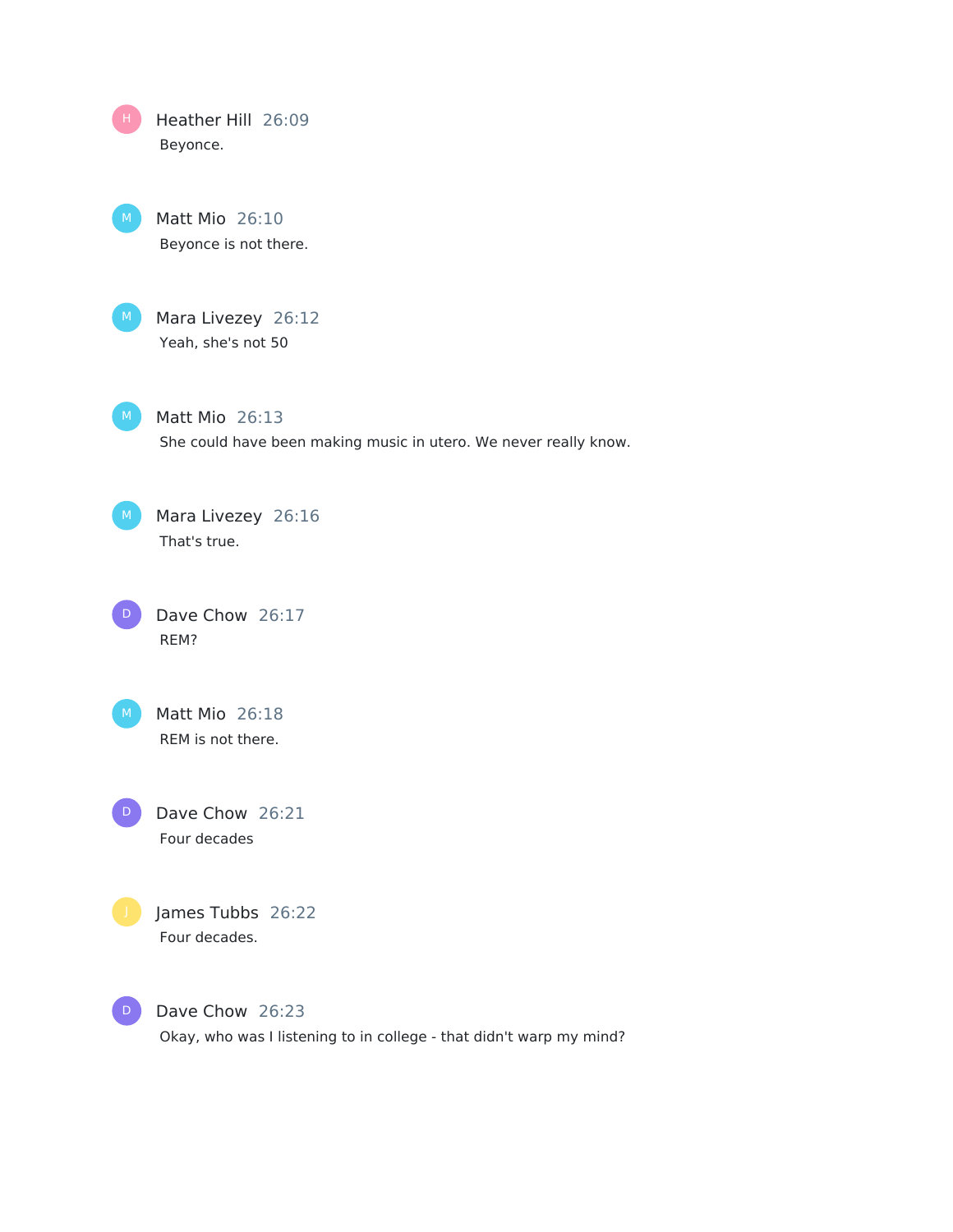Mara Livezey 26:27

Starting in the 80's and 90's. U2?

Matt Mio 26:31 U2 is on the list. That's one.



# Mara Livezey 26:33

Yes!



#### Dave Chow 26:35

Okay. I'm just trying to think - who's stretched out so long. That was always one of the questions I would ask my students "Who in contemporary music is going to linger around for like the next dozen years?"



#### Matt Mio 26:45

We're getting close to the end of our show, so it's time for some real serious clue-age. How about -- possibly the single greatest grossing performer of all time by way of album sales and concerts?



Matt Mio 27:00 Madonna is on the list.



Hank Durkin 27:03 Elton John.



#### Matt Mio 27:04

Elton John is not on the list. I was hoping -when I gave the clue I just gave - that you go in the direction of someone who's already been mentioned during our show. Michael Jackson is on the list. He did several posthumous releases, so - creepy but, you know, true. One of the other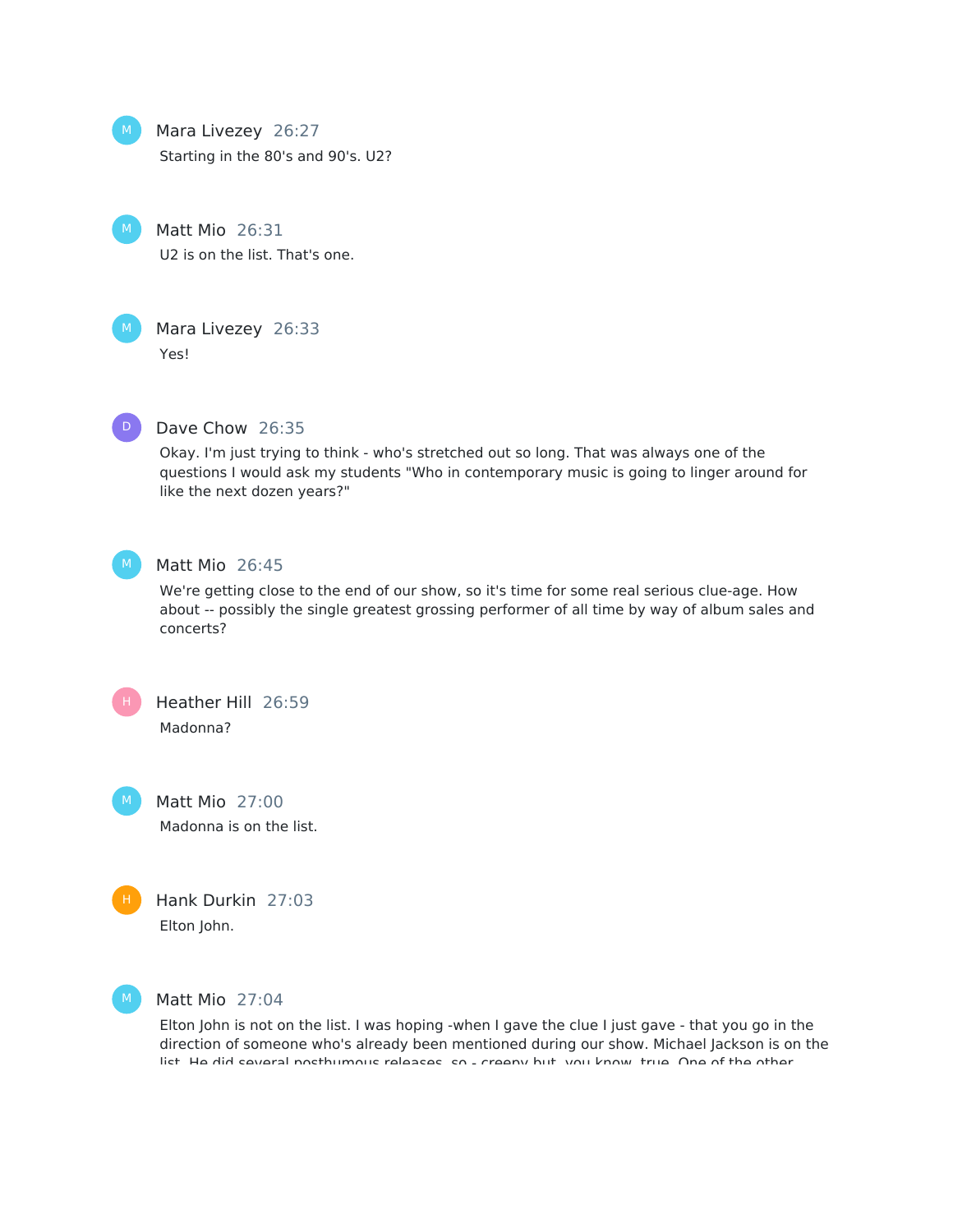list. He did several posthumous releases, so - creepy but, you know, true. One of the other people is a very, very well known instrumental performer that frankly a lot of people make fun of, but he has quite a following.

Dave Chow 27:29 Kenny G? D



#### Matt Mio 27:30

Kenny G is on the list. Yes. And last, but most certainly not least, just lettin' you know - you're gonna kick yourself. He usually does not go by his given name. Alfred. Matthew Yankovic.



Mara Livezey 27:45 Wierd Al?



# Matt Mio 27:48

Wierd Al, yeah. Top 40, Four decades.

Mara Livezey 27:51 Classic.  $M_{\odot}$ 



#### Matt Mio 27:53

Oh, professors, tons of fun. Thanks again for sending the questions Stephens. Uh, Stephens? Stephen. We'll try again. There's only one of you. Wait, you come in six packs. It's time for us to say goodbye, Jim.



Matt Mio 28:05 Mara,

Mara Livezey 28:06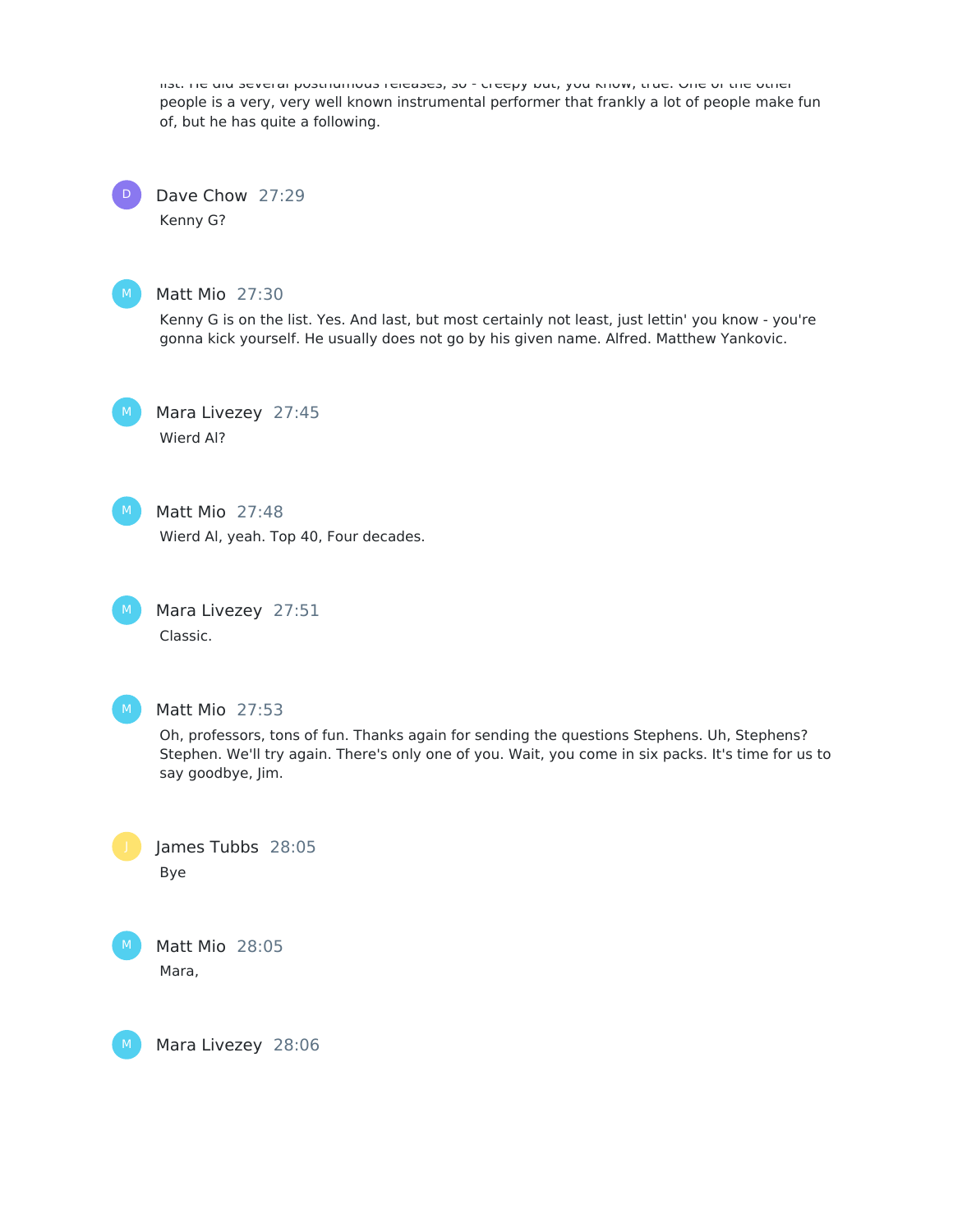Bye

Matt Mio 28:07 Heather Heather Hill 28:07 Bye Matt Mio 28:08 Stephen Stephen Manning 28:10 Bye Matt Mio 28:10 Dave. Dave Chow 28:11 See ya. Matt Mio 28:12 And Hank, Hank Durkin 28:13 Thank you. Honored. Hank Durkin 28:14 Thanks, Hank. H . D

Matt Mio 28:15